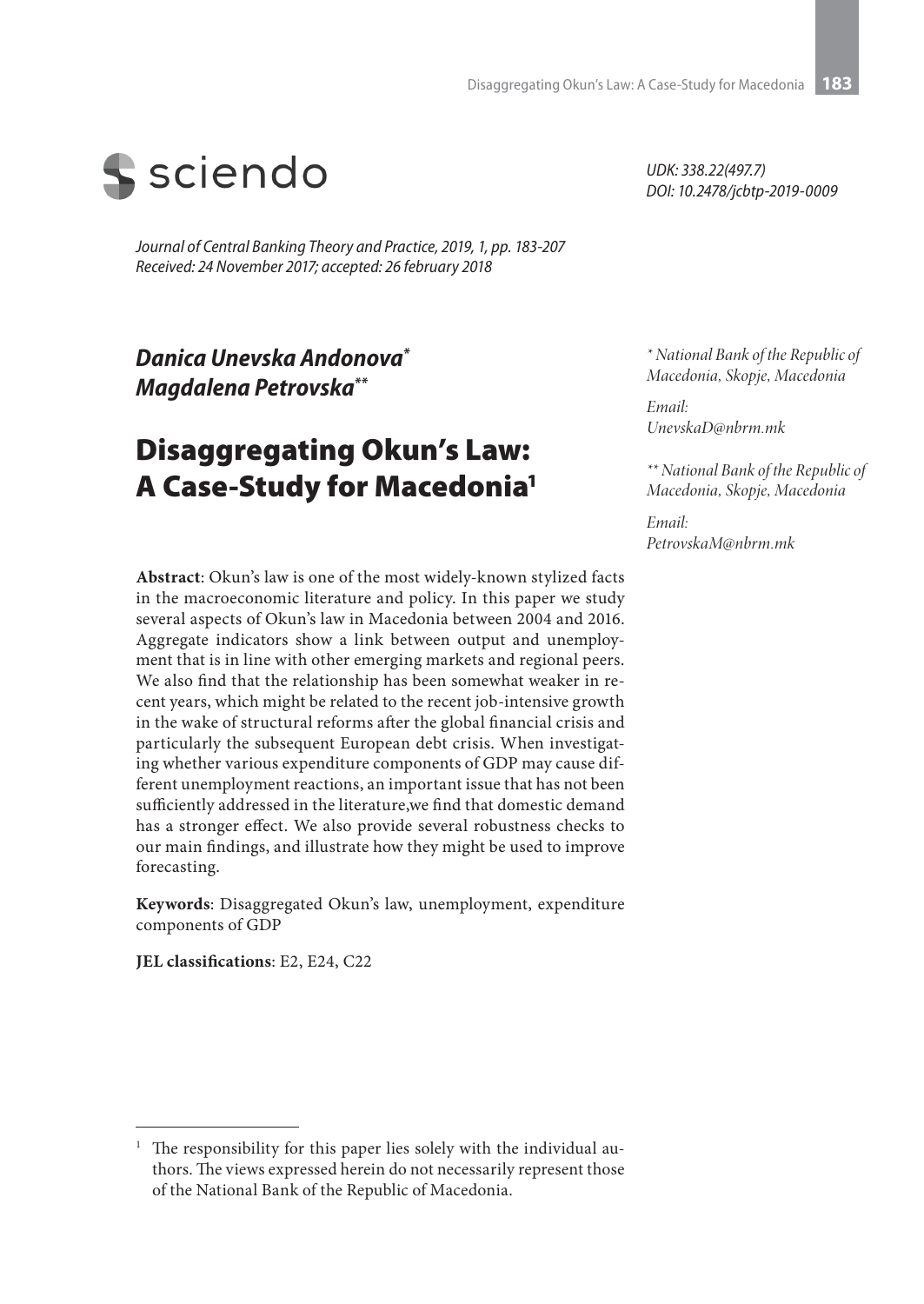### **1. Introduction**

In 1962, Arthur Okun reported an empirical regularity: a negative short-run relationship between unemployment and output<sup>2</sup>. Since then, many studies have confirmed this finding. Consequently, Okun's law has become a constituent in macroeconomic textbooks, along with the Phillips curve, as models in which shifts in aggregate demand cause changes in output, which in turn lead firms to hire and fire workers. According to these models, when unemployment is high, it can be reduced through demand stimulus. However, it may more accurately be referred to as a "rule of thumb", because it is more of a statistical relationship rather than a theoretically founded concept or a structural feature of the economy.

Okun's law represents a statistical relationship between unemployment and GDP that is most commonly used for evaluating the unemployment rate - why it might be at a specific level or where it might be drifted, for instance. The most common form of Okun's law, known as the difference or growth rate form of Okun's law, relates changes in output to changes in unemployment. In addition, the gap form that accounts for the relationship between unemployment and GDP gaps also enjoys considerable empirical support (e.g. International Monetary Fund - IMF (2012) and Ball, Leigh and Loungani (2013)). The idea is that when output is growing below its potential (i.e. long-run trend), a negative gap opens up, which should put upward pressure on the unemployment gap (and opposite for positive gaps). We use this approach in the case of Macedonia, employing the quarterly data between 2004 and 2016. By using a version of the regression that embodies gaps, we basically allow for changes in the trend output and the trend unemployment rate, which is particularly important in an environment of continuous structural changes and considerable shocks during the analyzed period in Macedonia<sup>3</sup>. Since trend GDP and unemployment are not directly observable, we use the Hodrick-Prescott filter for de-trending the data.

The research on Okun's law in Macedonia is very limited, pointing to a gap in the literature that our study aims to address. After investigating the link between unemployment and GDP growth in Macedonia, we extend the analysis in several

 $2$  Originally, it suggested that a change in the unemployment rate (measured in points) between any two periods should approximate one-third of the change in the percentage gap between potential and actual GNP (Okun, 1962).

<sup>&</sup>lt;sup>3</sup> More information on Macedonian business cycle facts as well as an overview of the mix of macroeconomic indicators that could summarize and predict business cycle patterns in Macedonia can be found in Petrovska, Krstevska and Naumovski (2016).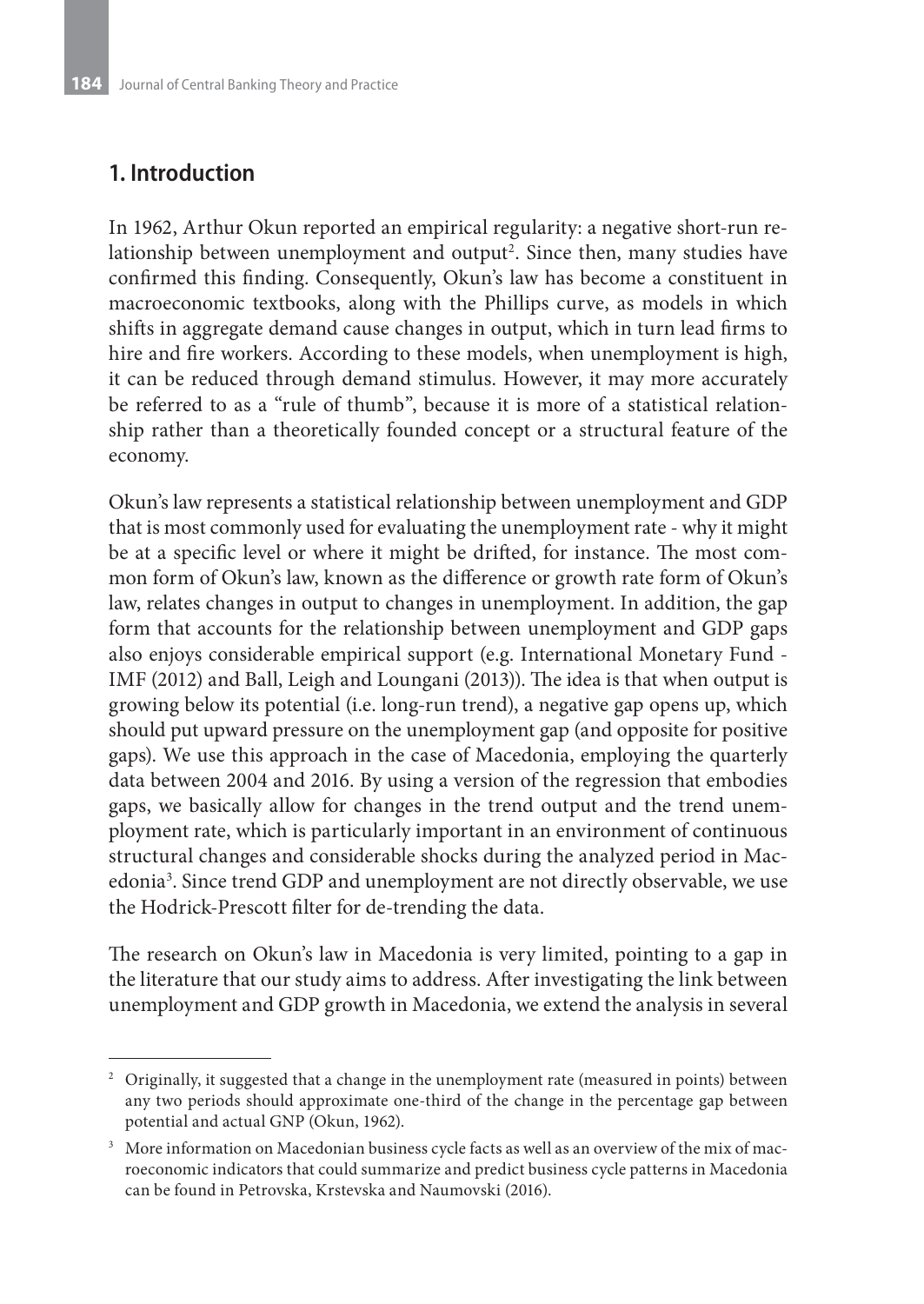aspects that might be important both from a research and policy perspective. For instance, we use rolling regressions to analyze whether the Okun's coefficient from the benchmark model has changed significantly after the most recent global financial crisis and particularly after the subsequent European debt crisis. Further, in line with the recent literature, we analyze possible differential impacts of the individual expenditure categories gaps (consumption, investment, government expenditure, exports and imports) on changes in the unemployment rate gap. Indeed, addressing the possible links between particular components of GDP and unemployment, which might go beyond the link to overall GDP, is one of the main contributions of this paper. In order to check the robustness of our results, we use alternative specifications of Okun's law. Finally, time-variation notwithstanding, Okun's law can still be useful as a forecasting tool. Therefore, we also address the effects of aggregation and disaggregation within the context of accurate forecasting.

The remainder of this paper is structured as follows. Section 2 provides a brief literature review. This is followed by a short section on stylized facts. Methodology and data are outlined in Section 4. Section 5 contains baseline results, as well as several extensions and robustness checks. The final section concludes.

### **2. Literature review**

Due to its importance for economic policy, Okun's Law is always an absorbing topic, so a considerable body of literature deals with this issue. As Okun himself was working with U.S. data, most of the studies examine the validity and stability of Okun's law for the U.S. or advanced countries with longer time series. However, the IMF has also produced some research work that includes developing and emerging economies (e.g. IMF, 2013).

A recent stream of papers points out that Okun's Law is unstable, i.e. that the nature of the relationship between output and unemployment has changed over time. Knotek (2007) claims that the instability in Okun's coefficients is related to the business cycle, reflecting the fact that unemployment reacts to output very differently during expansions than it does in recessions (i.e. in expansions, Okun's coefficient is smaller than during recessions). These findings are based on an OLS estimation of difference and dynamic forms of Okun's law on quarterly US data between 1948 and 2007. It also uses rolling OLS regressions to analyze patterns in the Okun's coefficient behavior over time, where it finds that the contemporaneous correlation has decreased over time, while the correlation with the lagged values of output growth has increased. Further, Owyang and Sekhposyan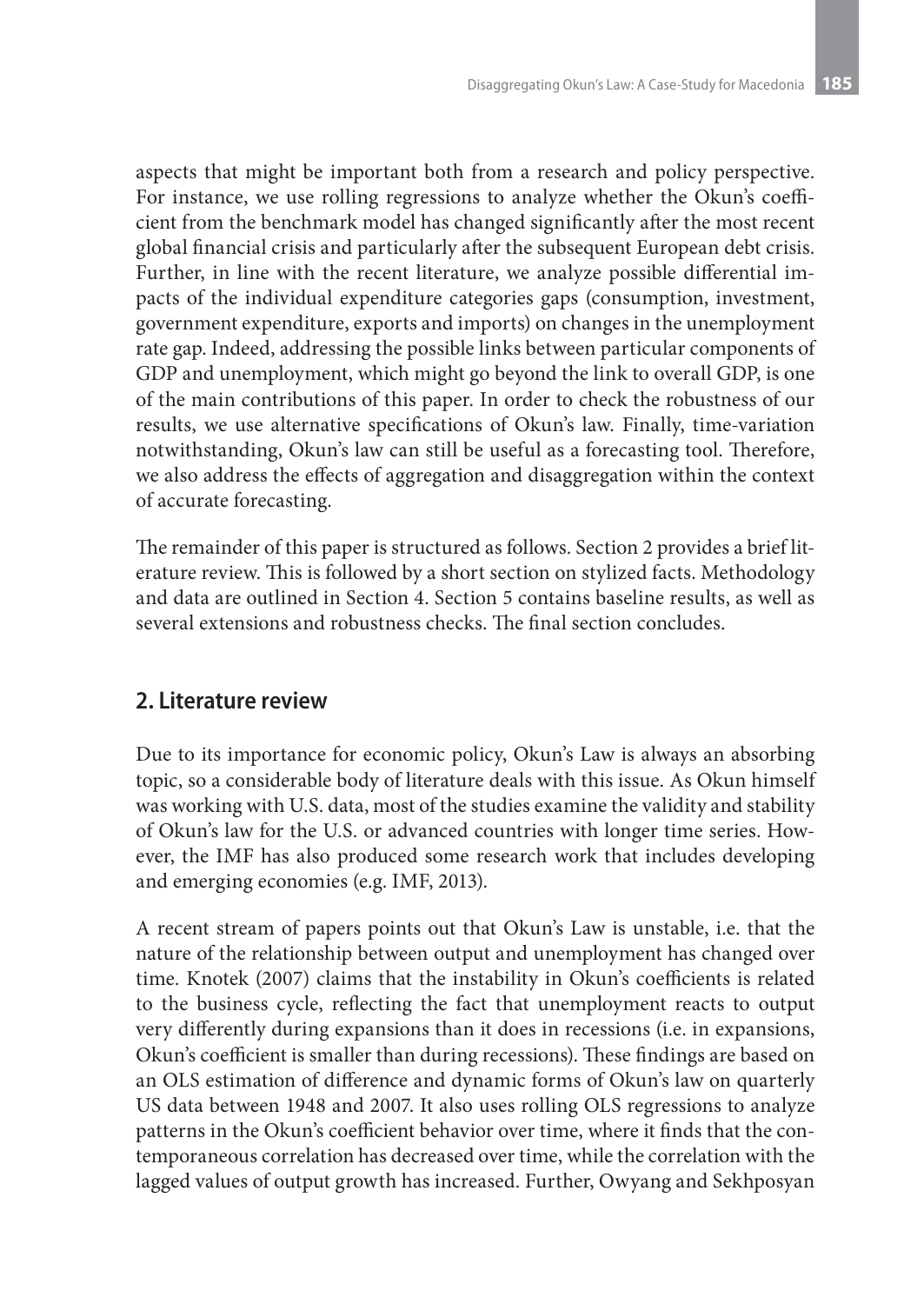(2012) estimate three various specifications of Okun's law (difference, gap and dynamic-distributed lag version), using quarterly US data between 1949 and 2011 to analyze whether Okun's law has changed significantly during the past three US recessions. Their findings suggest that each of the last three recessions was followed by a "jobless recovery" in which unemployment did not fall as much as Okun's law predicted. Related to this, based on estimations of dynamic difference specifications for 21 advanced countries for a 20-year period, the IMF (2010) finds that during recessions, unemployment rises beyond the levels predicted by Okun's law. As far as reasons for this weakening of Okun's law are concerned, McKinsey Global Institute (2011) argues that Okun's law has broken down because of problems in the labor market, such as the mismatch between workers and jobs. They actually recognize labor market policies such as job training, and not the demand stimulus, as the key to reducing unemployment. Similarly, using ARDL on UK quarterly data between 1973 and 2003, Petkov (2008) finds that factors possibly playing a major role in labor market's reaction to changes in output include the supply and demand for labor, alterations in labor productivity such as the efficiency in the use of workers, characteristics of the added workers, the variability of average hours worked, as well as institutional changes.

On the other hand, there is a strand in the literature that actually confirms the stability of Okun's coefficient over time. For instance, Ball et al. (2013) find that changes in the coefficient during the Great Recession are modest in size and short-lived. They estimate both gap and difference forms of Okun's law using OLS on US data starting from 1960,as well as a gap form on 20 advanced economies separately(in this case, the sample starts in 1980). As a conclusion, they point out a strong and stable relationship in most of the analyzed countries, which did not change substantially during the Great Recession. Additionally, findings by Daly, Fernald, Jordà and Nechio (2014) show that, during the recent global crisis, Okun's coefficient remained remarkably similar to the one observed in previous deep US recessions, thus rejecting the rumors of the death of Okun's law during the Great Recession as greatly exaggerated. Their findings are based on US annual data for the period 1959-2013, using a classical OLS estimate of the difference version of Okun's law. Further, using OLS regressions in gap and difference form for each of the three Baltic States, Ebeke and Everaert (2014) find relatively high Okun's coefficients. In addition, their rolling regressions show that Okun's coefficient is trending down, and that there is no strong indication of a break since the 2008/2009 crisis.

An important aspect is that the various expenditure components of GDP may embody different (un)employment reactions. This issue of the estimation of disaggregated Okun's law started to gain attention in the empirical literature only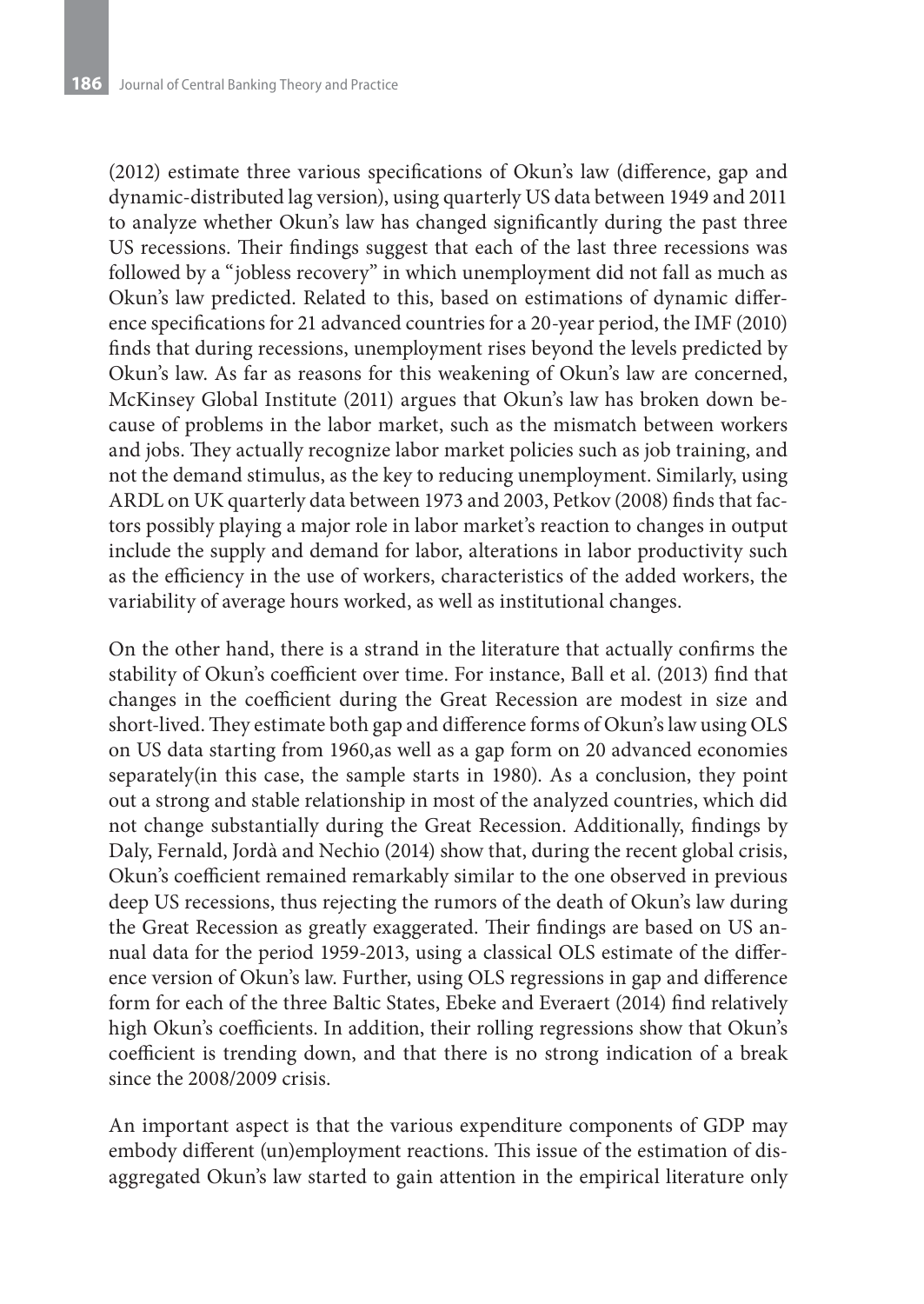recently, with some of the most important studies including those of the European Central Bank - ECB (2012a), Anderton, Aranki, Bonthuis and Jarvis (2014), and Pesliakaitė (2015). The ECB (2012a) and Anderton et al. (2014) with a panel fixed effects estimation on the euro area countries and Pesliakaitė (2015) with an OLS analysis on Lithuania find that unemployment is particularly sensitive to movements in the consumption component of GDP, while movements in foreign trade (exports and imports) have a much lower impact on unemployment developments, primarily as a reflection of the highly labour-intensive nature of services, which represent the bulk of consumers' expenditure. Additionally, Anderton et al. (2014) compare the effectiveness of the disaggregated versus the aggregated Okun's relationship in a forecast precision framework. In this regard, their findings point out to the disaggregated model as notably better at predicting unemployment, particularly for the period covering the most recent global crisis and the subsequent rebound in economic activity.

The research on Okun's law in Macedonia is very limited, pointing to a gap in the literature that our study aims to address. We could highlight the IMF's staff work examining, among other things, the Macedonian labour market circumstances (IMF, 2013). Within this study, there is a brief analytical section on Okun's coefficients in Western Balkan countries, obtained by using an OLS estimation technique. The authors find a widespread dispersion of elasticities among the analysed countries, showing that Okun's relationship in these countries is not clear-cut. When zooming into this specific relationship for Macedonia over the past 15 years, the study concludes that unemployment and economic output are rather de-linked, suggesting a weak contemporaneous relationship between them. A similar exercise on the New EU Member States (NMS) clearly shows that the labour market in these countries is much more reactive to shifts in the business cycle than it is in the Western Balkans (IMF, 2013). In this context, Kovtun, Cirkel, Murgasova, Smith and Tambunlertchai (2014) underline the structural nature of the long-lasting labour market weaknesses in the Western Balkans such as the institutional setup of labour markets, labour cost factors, and especially the unfinished transition process.

### **3. Stylized facts**

Since achieving independence in early 1990s, there were several distinct stages in economic movements of economic growth and unemployment in Macedonia (Figure 1). In the beginning of the transition process, the total economic activity experienced a significant fall against the backdrop of regional conflicts and external blockades. With the regional and domestic political and economic stabili-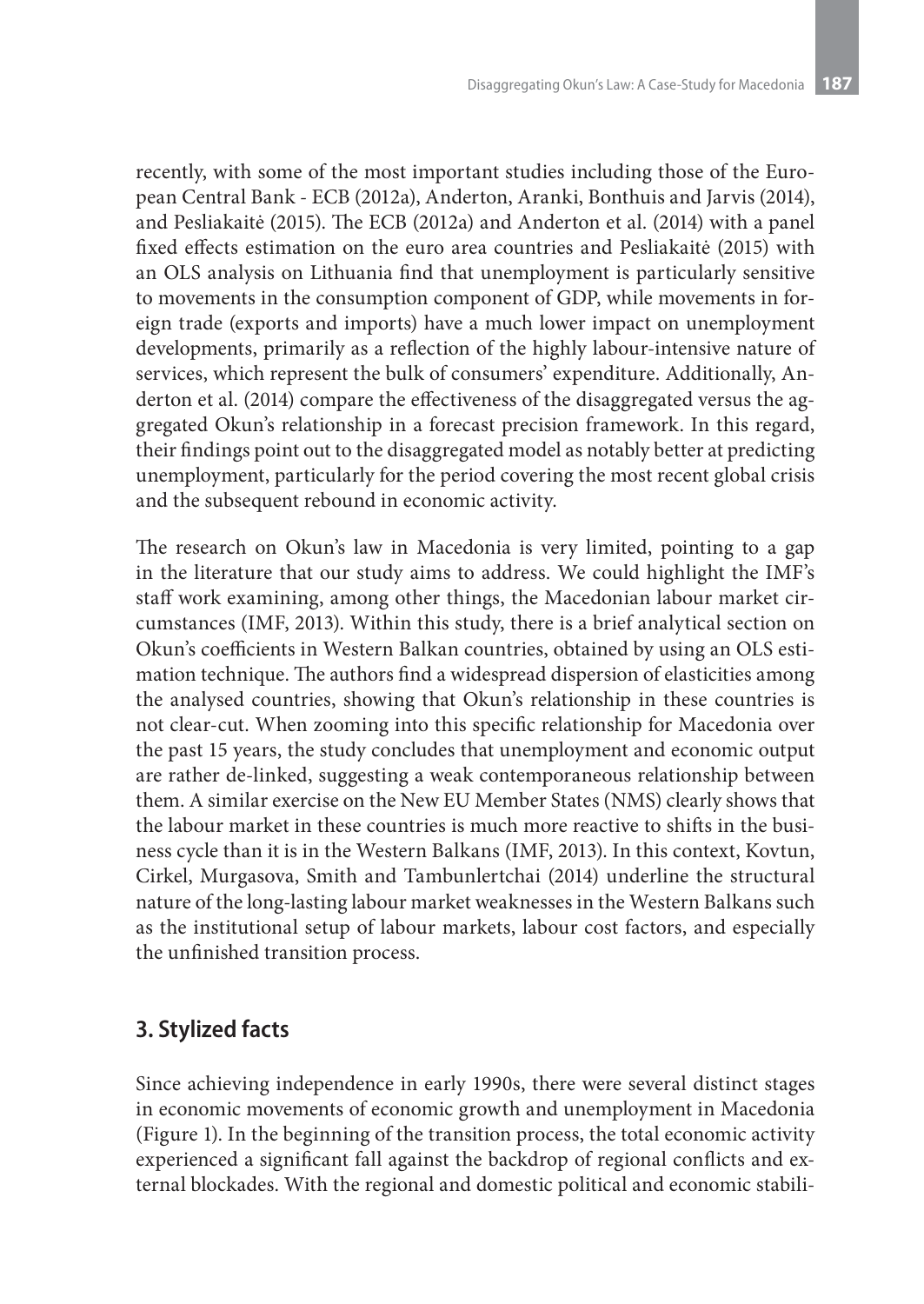zation in early 2000s and in a favourable global economic environment, positive growth rates were generated, reaching an average of around 5% between 2004 and 2008. After the economic fall in 2009, as a result of the global financial crisis, followed by negative implications of the euro area debt crisis in 2012, the economy continued to grow<sup>4</sup> albeit at a slower pace (averaging around 3% between 2010 and 2016).

In the pre-crisis period, positive developments in economic activity had not fully reflected on the labour market. The inherited high unemployment rate from the transition remained at a high level of over 30%. Positive developments were registered after 2006 when a downward trend in the unemployment rate began, continuing during and after the global crisis and the European debt crisis. This positive trend largely reflected on the intensive job creation in the Macedonian economy, which to a great extent was a result of the structural reforms undertaken as the Government's response to the global financial crisis, and most notably to the subsequent European debt crisis. The main pillars of this employment-friendly policy include the extensive agricultural subsidy schemes, the comprehensive institutional support of micro and small businesses, various infrastructural projects, several types of active labour market measures, productivity enhancement packages, as well as the FDI attraction policy and the building of Technological-Industrial Development Zones (TIDZ). Consequently, the number of employees increased, particularly in services sectors. The biggest increase was registered in transport and storage and construction, as well as in manufacturing and agriculture. Significant increases were also noticed in administrative and support services, public administration and defence and information and communication services. The increased labour demand was mostly met by unemployed persons, which ultimately led to a reduction of the unemployment rate. Indeed, since 2013, the unemployment rate was constantly below 30%, and at the end of 2016 it was 23.1%.

Consequently, when considering the reaction of the labour market to the changes in the real output, data show an obvious adjustment delay in the unemployment rate to changes in economic activity, a factuality taken into account in our estimations.

<sup>4</sup> With 2012 as an exception to this general trend.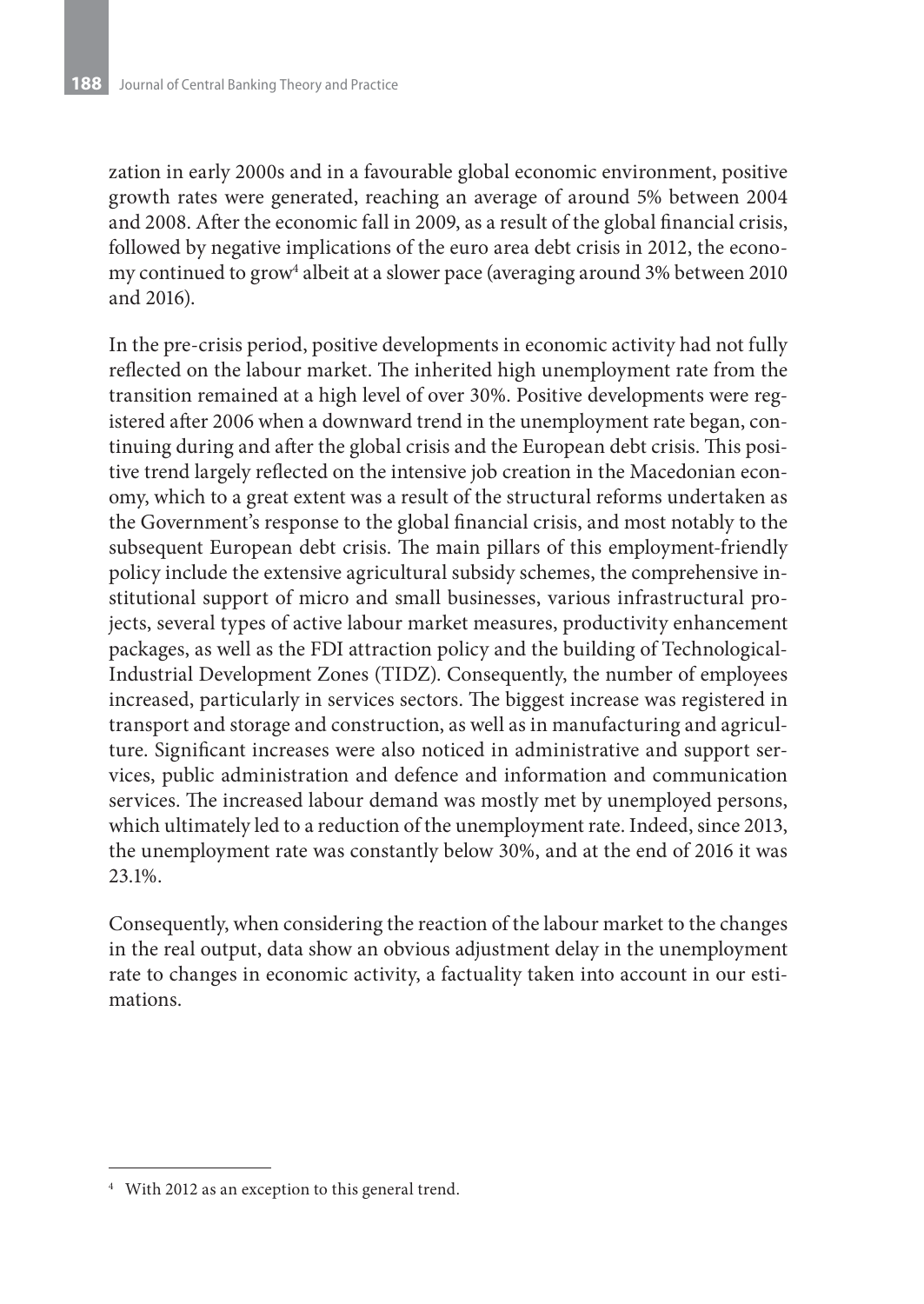



Source: State statistical office (SSO) of Republic of Macedonia.

#### **4. Methodology and data**

The original article laying out Okun's law (Okun, 1962) is based on two simple empirical equations that link economic growth and the unemployment rate. These two relationships arise from the observation that more labour is typically required to produce more goods and services within an economy. More labour can come through a variety of forms, such as having employees work longer hours or hiring more workers. To simplify the analysis, Okun assumed that the unemployment rate can serve as a useful summary of the amount of labour being used in the economy. However, as with any statistical relationship, it may be subject to changes in an ever-changing economy. Moreover, Okun himself noted that the simplicity of these equations could potentially be problematic. So, from this time-distance we can map a number of variations on Okun's original relationships, which have been used in various empirical studies (as surveyed above), and which we also use below to investigate Okun's law in Macedonia.

**The gap or level version** of Okun's law is used to determine the relationship between output and unemployment gaps. It can be captured by the following equation:

$$
u_t - u_t^* = \beta(y_t - y_t^*) + \varepsilon_t \tag{1}
$$

where  $u_t$  is the unemployment rate,  $y_t$  is the logarithm of real GDP, and the variables marked with  $*$  are their long-term levels, that is, the natural rate of un-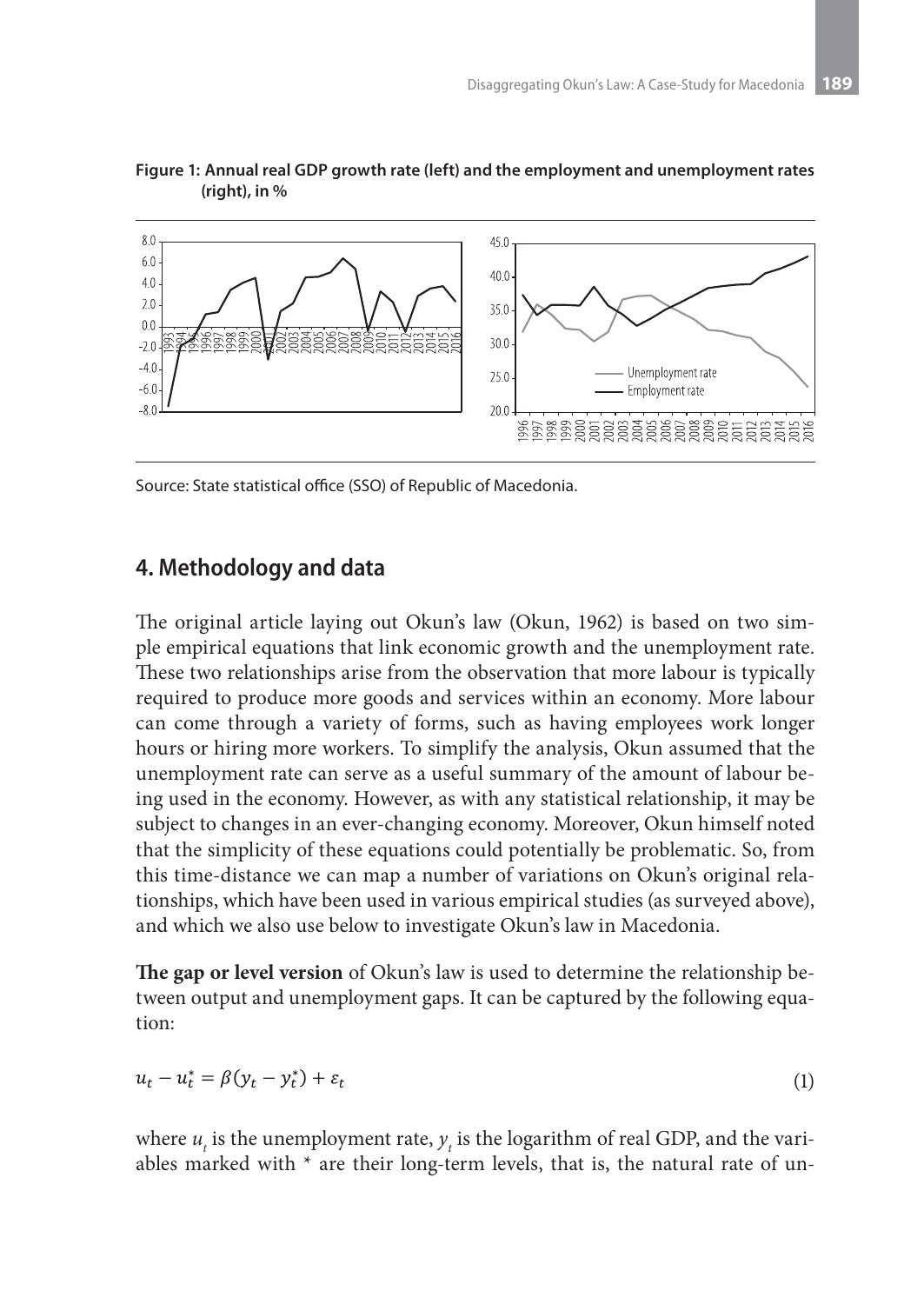employment and potential GDP, respectively. The parameter  $\beta$  is often called "Okun's coefficient." The main assumption behind Equation1 is that shifts in aggregate demand cause fluctuations in output, which in turn causes firms to hire or fire workers, i.e. unemployment to change. The error term captures other factors that may shift the unemployment-output relationship, such as unusual changes in labour productivity or in labour force participation. It should also be noted that there is much uncertainty in estimating the gap version of Okun's law, since both output and unemployment gaps are not observable variables and therefore should be estimated. In this paper, as a benchmark specification we adopt the gap definition of Okun's law given under Equation 1.

The **difference version** of Okun's law focuses on the relationship between the change in the unemployment rate and the change in real GDP, as described in the following equation:

$$
u_t - u_{t-1} = \alpha + \beta(y_t - y_{t-1}) + \omega_t \text{ or } \Delta u_t = \alpha + \beta \Delta y_t + \omega_t \tag{2}
$$

where  $u_{t_1}$  and  $y_{t_1}$  are the rate of unemployment and the real GDP from the previous period, respectively. Equation 2 is derived from Equation 1 and assumes that the natural rate of unemployment is unchanged and potential GDP grows at a constant rate. Under these assumptions, Equation 1 yields Equation 2 with *α=-βΔy*\*, where *Δy*\* is the constant growth rate of potential output, and *ωt = Δεt*. However, assuming a constant growth rate of potential GDP or a fixed natural rate of unemployment may be very unrealistic for developing and emerging economies, bearing in mind the scale and the effects of the structural changes in these countries. Nevertheless, one can still think of Equation 2 as a separate and simpler way of modelling the data that avoids some of the problems inherent for Equation 1, particularly regarding the estimation of trend or potential values.

The **dynamic version** of Okun's law is partly based on one of Okun's observations that both past and current output can impact the current level of unemployment (Knotek, 2007). Commonly, on the right-hand side of the equation both contemporaneous and lagged values of GDP growth and the lagged value of the change in the unemployment rate are included (Equation 3). Adding lagged values of the dependent variable allows the serial correlation in the error terms to be eliminated. The dynamic version of Okun's law defined in this way bears some resemblance to the original difference version of this law. However, it is still fundamentally distinct since it no longer only captures the contemporaneous correlation between changes in the unemployment rate and real output growth.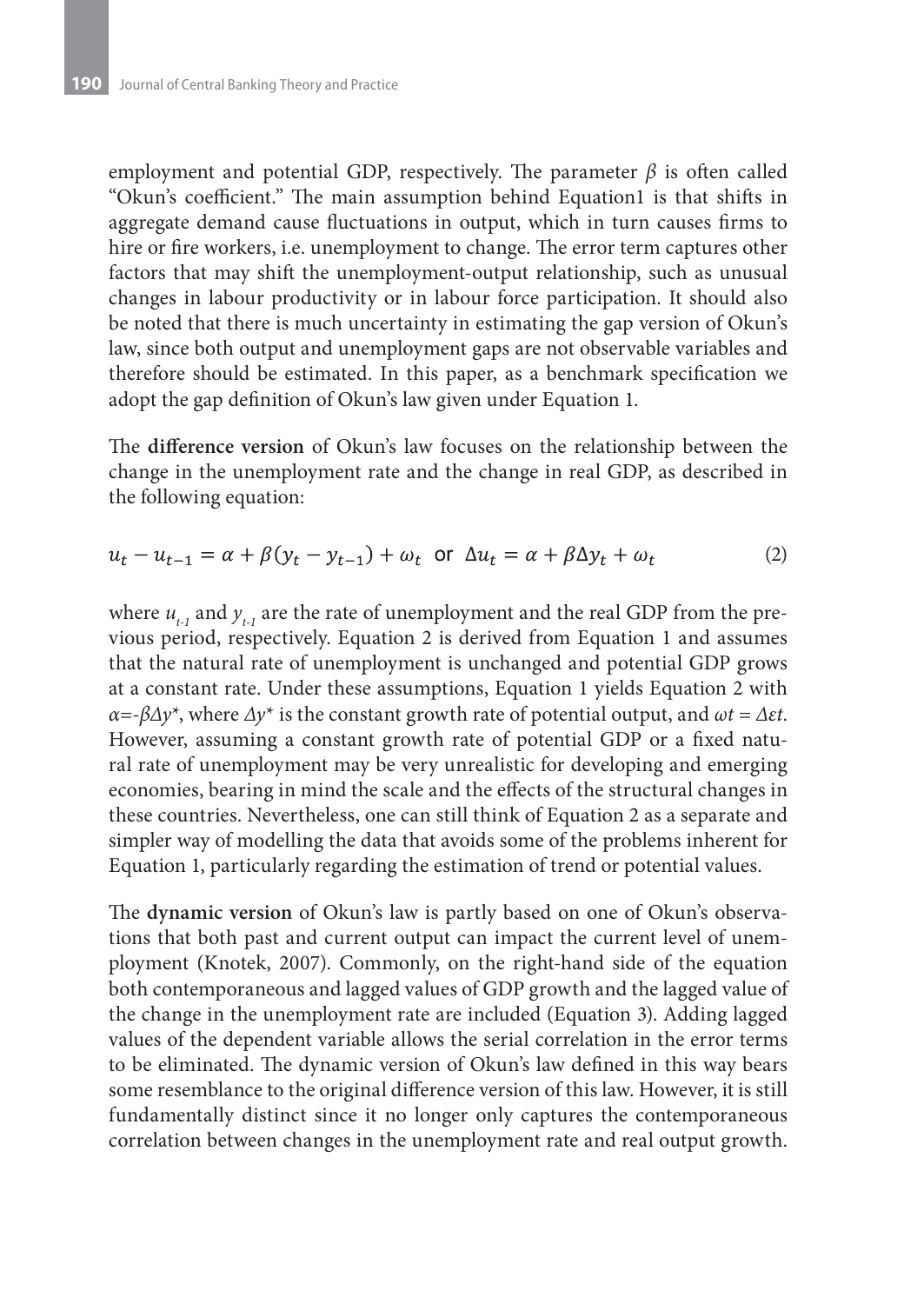Consequently, this relationship does not have the same simple interpretation as the original difference version of Okun's law.

$$
\Delta u_t = \alpha + \beta \Delta y_t + \gamma \Delta y_{t-1} + \delta \Delta u_{t-1} + \omega_t \tag{3}
$$

Some important methodological contributions regarding Okun's law have been recently provided in the empirical literature. In particular, the **disaggregated Okun's relationship** has started to attract increasing empirical interest. This approach in fact takes a fuller account of the different reactions of unemployment to movements of the various expenditure components of GDP. For instance, Anderton et al. (2014) augment the standard Okun's specification, as given in Equation 2, by using the accounting approximation in Equation 4 below, which decomposes changes in aggregate GDP (*Y*) into changes of its constituent expenditure components (*GDP g* ): private consumption (*con*), government spending (*gov*), investment (*inv*), exports (*exp*) and imports (*imp*):

$$
\Delta Y = \Delta \Sigma GDP_g \approx \sum_g (GDP_g / \sum_g GDP_g) \Delta GDP_g \equiv \sum_g \lambda_g \Delta GDP_g \tag{4}
$$

where *λ <sup>g</sup>* gives the weight of each component as a share in total GDP.

Substituting (4) into (2) yields:

$$
\Delta u_t = \alpha + \sum_g \beta_g \lambda_g \Delta G D P_{g,t} + \varepsilon_t \tag{5}
$$

Thus, by introducing the term  $\lambda_g\Delta GDP_g$ , separate  $\beta_g$  coefficients for each component of GDP are estimated, representing the differential unemployment responsiveness ("the unemployment intensity") of each institutional sector to aggregate demand. In addition, the product of  $\mathcal{B}_{g}^{\phantom{\dagger}}\lambda_{g}^{\phantom{\dagger}}$  is also important as it represents the differential "component elasticities"  $-$  i.e., the proportional responsiveness of unemployment to movements in each GDP component (which partly reflects the weight of the expenditure component in GDP). The sum of these elasticities (∑*g ßg λ g* ) should be roughly equivalent to the Okun's coefficient estimated from an aggregate specification.

The data set used in our analysis consists of quarterly seasonally adjusted figures for the unemployment rate, the real GDP and its expenditure components between 2004 Q1 and 2016 Q4, as quarterly data for unemployment for the period prior to 2004 are not available. We calculate the gaps by using the Hodrick-Prescott (HP) filter, with  $\lambda$ =1600, in line with the standard practice for quarterly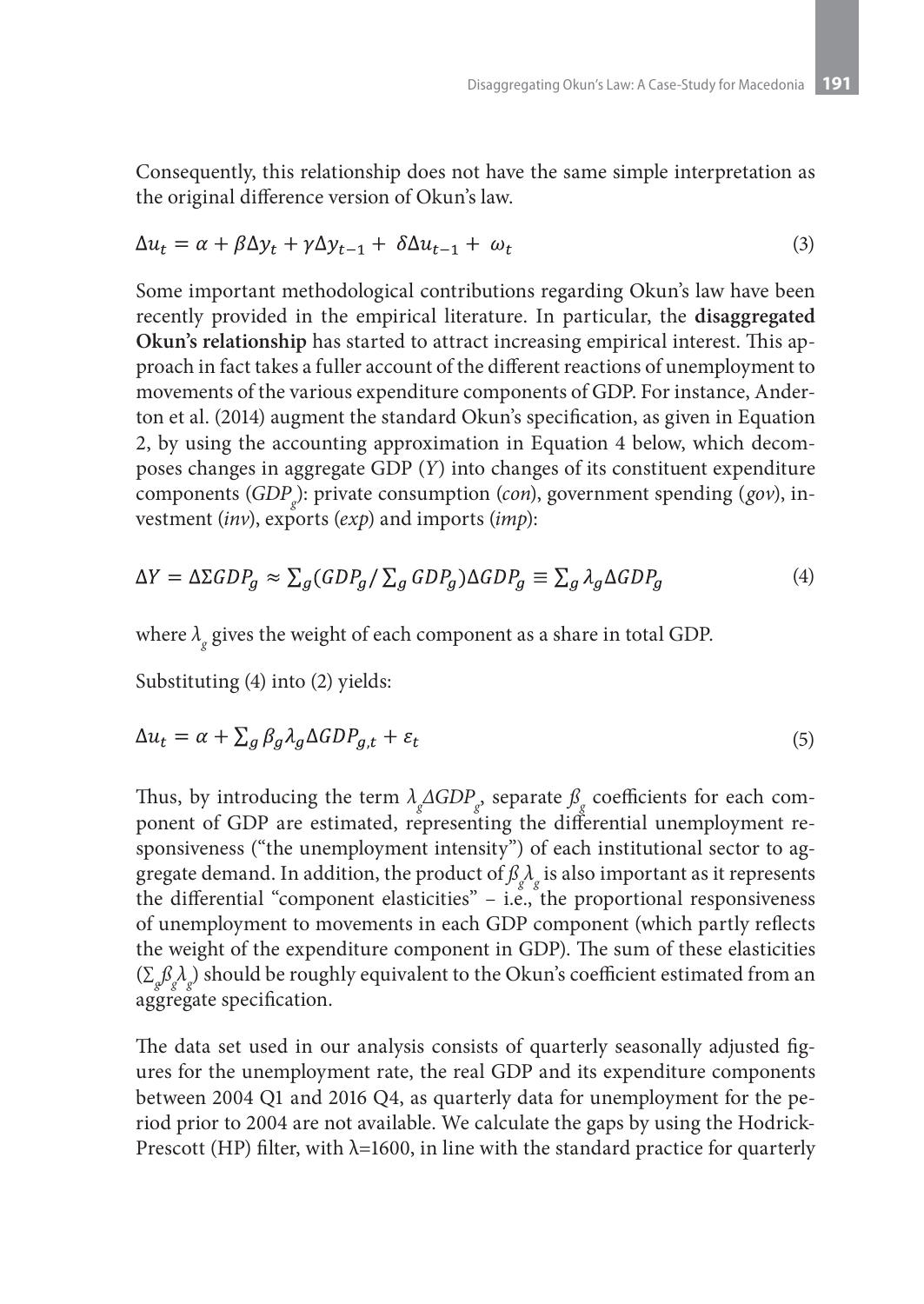data. In order to avoid the end-point bias of the HP filter, the gaps of all series are calculated using the figures covering the period 1998 Q1 - 2017 Q2 $^{5}$ .

## **5. Results**

#### **5.1. Baseline results**

Before launching the analysis, it is useful to first exploit the existing institutional knowledge embedded in the National Bank of the Republic of Macedonia - NBRM small-scale calibrated New Keynesian Monetary Policy Analysis Model (MAKPAM) (described in detail in Hlédik, Bojceva Terzijan, Jovanovic and Kabashi (2016)). A previous version of this model included a modification of Okun's law in gap form to provide a forecast of unemployment<sup>6</sup>. The unemployment reaction to changes in economic activity in this model is calibrated to be delayed for a year. Figure 2 lends considerable support to this, indicating a relatively delayed effect of economic growth and unemployment, whereas Table 1 in the Appendix (the correlation matrix) provides additional details.



#### **Figure 2: GDP gap and unemployment rate gap developments**

Source: SSO of Republic of Macedonia, authors' calculations.

<sup>5</sup> Since quarterly unemployment is unavailable before 2004, we use quarterly figures derived from a standard method for temporal disaggregation applied on the annual readings (a method primarily concerned with movement preservation, which in parallel does not involve usage of one or more high frequency indicator series). In addition, the severity of the end-point bias of the HP filter is underscored by simply extending the estimation sample (that ends in 2016) with actual figures for two adjacent quarters (i.e. actual readings for 2017 Q1 and Q2). Using forecasts for the real GDP can be considered an alternative option for reducing the bias of the trend estimates at the end of the sample. To this end, just for an illustration, a very useful compendium of the class of models suitable for GDP short-term forecasting in small and open economies is presented in Poghosyan (2016).

<sup>6</sup> The current MAKPAM version only includes relations between employment and GDP.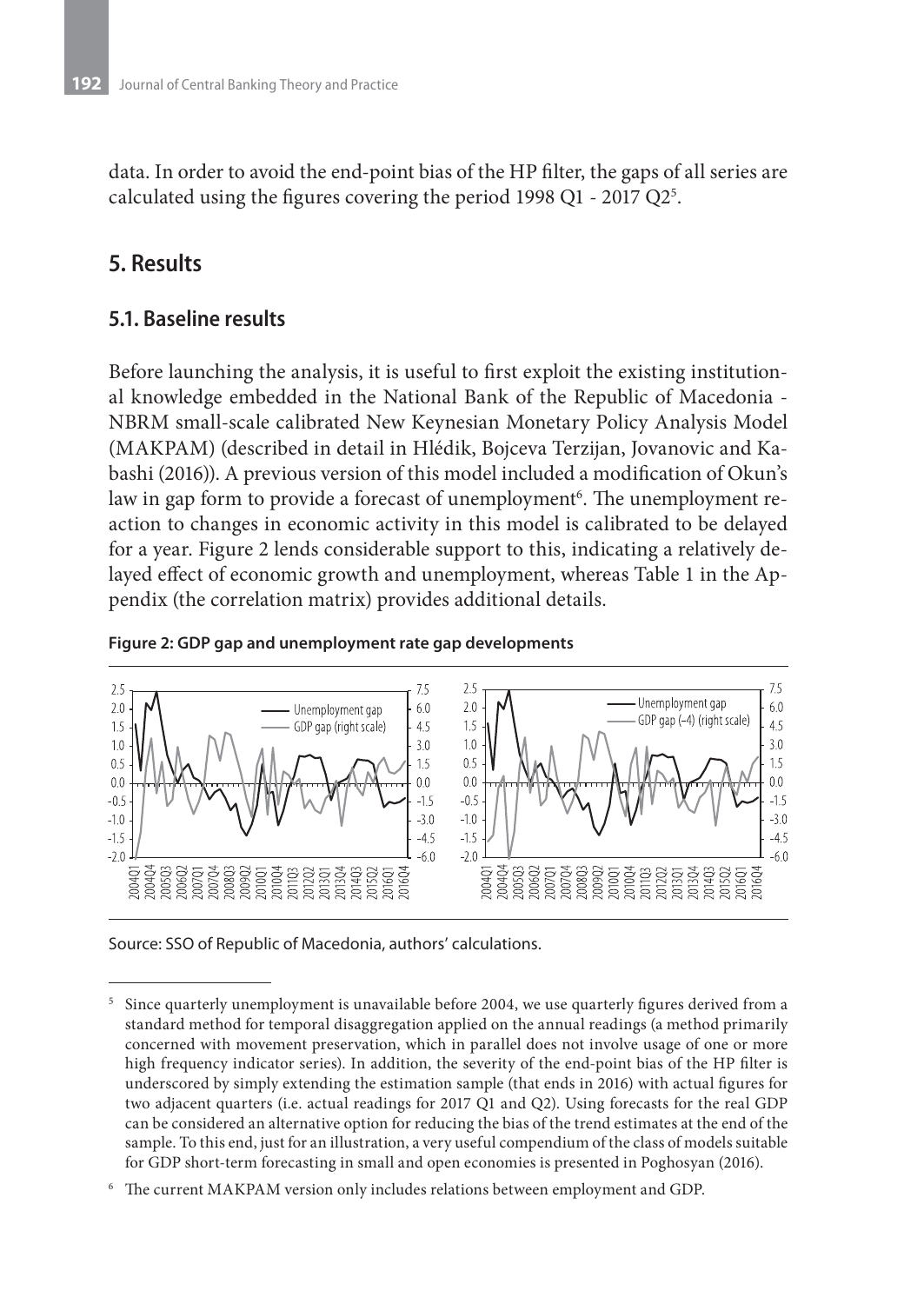Our methodology broadly follows Ball et al. (2013). We start with the gap form of Okun's relationship (Equation 1 in Section 4), which is estimated using OLS on aggregate data covering the full-sample (Table 1). Results show that the slope coefficient is both negative and significant at 1 percent level. In other words, the full-sample estimation results show that an increase in the output gap by 1 percentage point reduces the unemployment gap by 0.18 percentage points after a year. Our results corroborate the IMF (2012) findings that the average coefficient in the gap version of the Okun's law for developing and emerging countries equals -0.17. In addition, a coefficient with a similar magnitude has been estimated for Balkan countries by IMF (2013) and Kovtun et al. (2014).

| Dependent variable: Unemployment gap |             |
|--------------------------------------|-------------|
| Explanatory variable                 | Coefficient |
| GDP gap $(-4)$                       | $-0.176***$ |
|                                      | (0.043)     |
| Sample: 2004Q1 2016Q4                |             |
| Adjusted R-squared                   | 0.223       |
| Jarque Bera test p-value             | 0.064       |

|  |  |  |  | Table 1: Estimation of aggregate Okun's law (gap specification) |
|--|--|--|--|-----------------------------------------------------------------|
|--|--|--|--|-----------------------------------------------------------------|

\*, \*\* and \*\*\* refers to 10%, 5% and 1% significance, accordingly.

Coefficient standard errors are given in parentheses.

Source: Authors' calculations.

One of our key interests is to analyse whether Okun's coefficient has changed significantly after the most recent global financial crisis and, particularly, after the subsequent European debt crisis. Therefore, in order to analyse statistically the degree of variation in the Okun's relationship, we proceed with the rolling regression technique, where Okun's coefficients are estimated on the basis of a moving sample. Put differently, the aggregate specification of Okun's relationship in a gap form was estimated over a stream of sliding sample windows. This process produces a sequence of estimated Okun's coefficients. If the relationship is stable over time, then the estimated coefficients should be relatively similar between each other. On the other hand, variations in the relationship will appear as sizable movements in the estimated set of coefficients. In this particular case, we consider all possible 8-year sub-samples starting at the beginning of our full data sample and moving sequentially by one time period. Results are shown in Figure 3, where the reported date corresponds to the end of the respective 8-year sub-sample.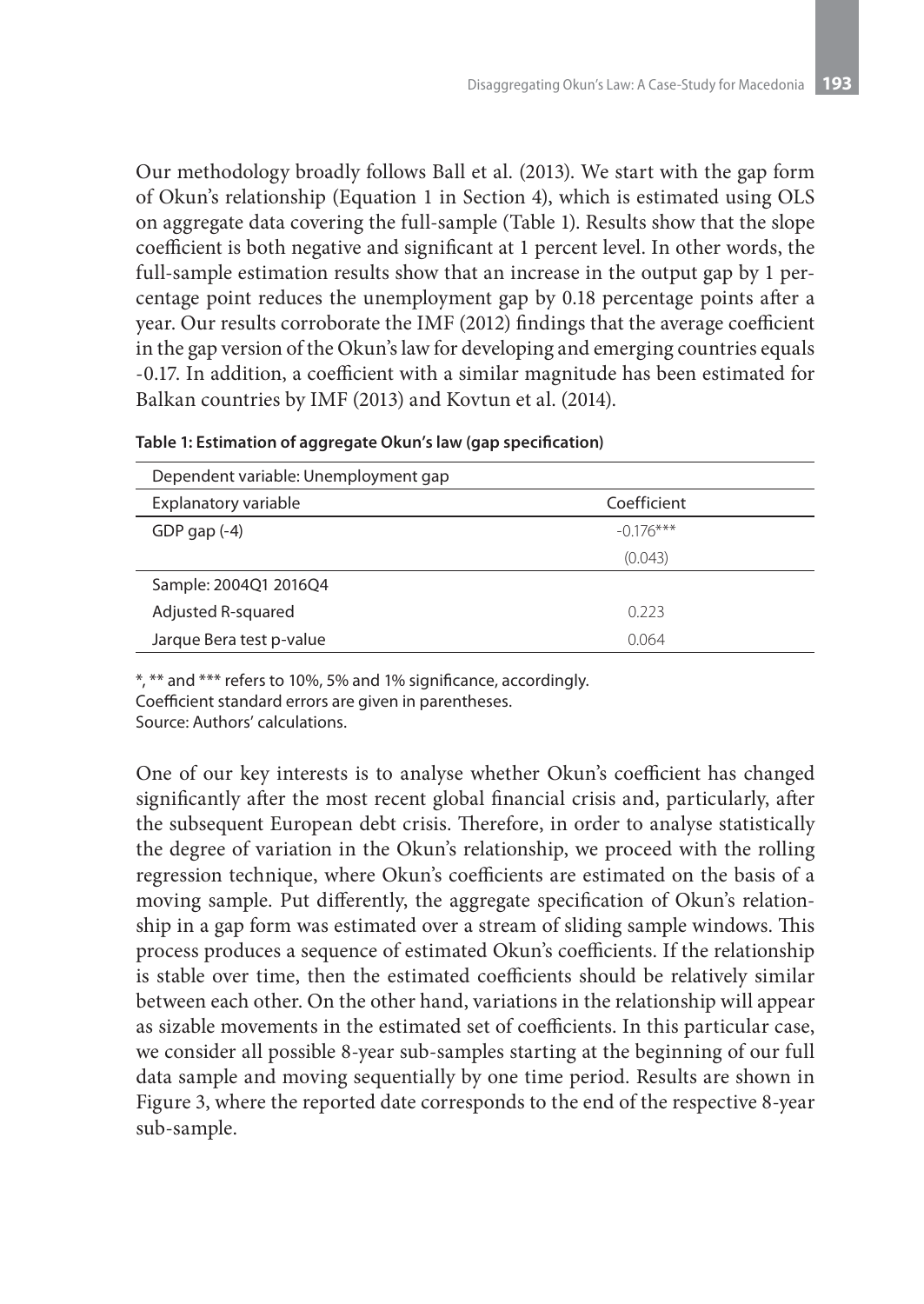

**Figure 3: Okun's coefficients estimated via rolling regression (gap specification)**

Source: Authors' calculations.

Figure 3 shows that Okun's law in the gap form yields greater stability starting from mid-2013. A significant shift in the slope coefficient has occurred around this period, and afterwards this coefficient does not change a lot, i.e. it appears to be changing in a rather smooth manner.

In addition, one can notice a decline in responsiveness of the unemployment rate gap to changes in the output gap in the period following mid-2013. This largely reflects the observed intensive job creation that the Macedonian econ-

omy experiences during this time span i.e. a decline in the unemployment rate that has been quicker than its historical norm – a process which, due to its structural nature, reduced the equilibrium (potential) level of the unemployment rate. The structural changes can be highlighted as one of the factors that have improved the efficiency of the labour market as well, as indicated by Beveridge curve developments (see Figure 1 in the Appendix). In particular, starting from 2012 Q1 until 2013 Q2, an inward shift in the Beveridge curve is observed, with a positive structural shock inducing falls in both vacancy and unemployment rates. Such a trajectory suggests a growing matching efficiency of the labour market, i.e. closer matching of labour supply and demand. It is significant that the influence of the improvements in the economic cycle registered throughout the period 2012-2016 can also be seen on the Beveridge curve. In addition, another element linked to the observed changing cyclical responsiveness of the unemployment could be the following: the job-intensive growth, supported by fiscal policy, might cause the labour market to react more rapidly to the changes in the economic activity. In other words, such a policy-induced change in the transmission time might be a possible reason behind the reduced sensitivity of unemployment to output from 2013 onwards<sup>7</sup>.

Beyond the aggregate Okun's specification, we are also interested in possible differential impacts of the individual expenditure categories gaps (consumption, investment, government expenditure, exports and imports) on changes in the

<sup>7</sup> Of course, the most correct way to check whether the transmission time of the effect from the economic activity to the labour market has changed is to run a regression on this particular period. However, such an analysis is made impossible by the very short time span of only 16 quarters in total (2013 Q1-2016 Q4).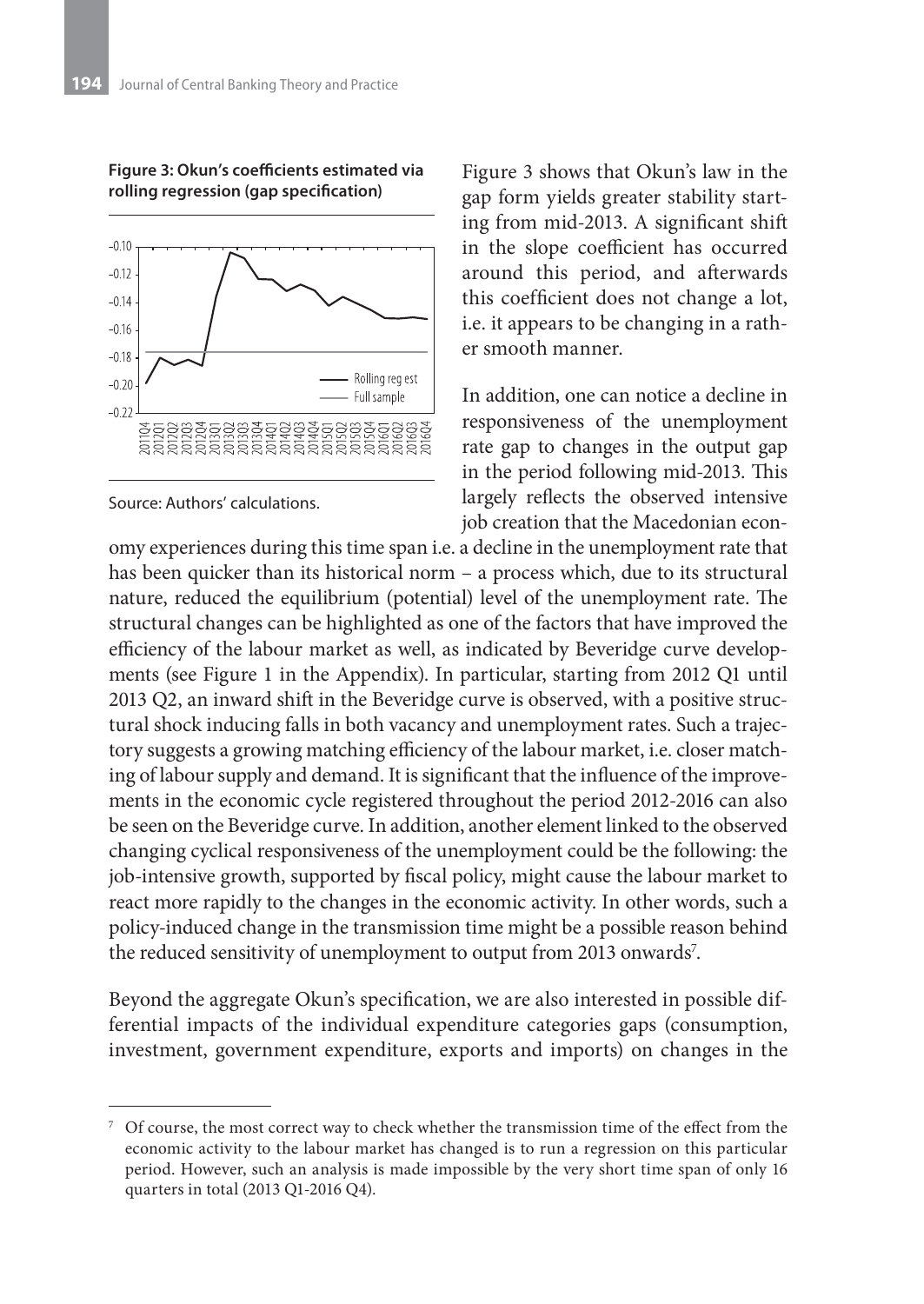unemployment rate gap. Therefore, we follow the methodology in Anderton et al. (2014) and estimate separate *ßg* coefficients for each component of GDP. By introducing  $\lambda_g \triangle GDP_g$  we are able to isolate the differential unemployment responsiveness ("unemployment intensity"),  $\beta_{g}$ , of each expenditure component in aggregate demand, presented in Table 2.

| Dependent variable: Unemployment gap |             |  |  |  |
|--------------------------------------|-------------|--|--|--|
| Explanatory variable                 | Coefficient |  |  |  |
| $\lambda_{con}$ CON_GAP(-4)          | $-0.136***$ |  |  |  |
|                                      | (0.047)     |  |  |  |
| $\lambda_{\rm gov}$ GOV_GAP(-4)      | $-0.493***$ |  |  |  |
|                                      | (0.117)     |  |  |  |
| $\lambda_{inv}$ INV_GAP(-4)          | $-0.050$    |  |  |  |
|                                      | (0.039)     |  |  |  |
| $\lambda_{exp}$ EXP_GAP(-4)          | $-0.124$ ** |  |  |  |
|                                      | (0.053)     |  |  |  |
| $\lambda_{imp}$ IMP_GAP(-4)          | 0.080       |  |  |  |
|                                      | (0.050)     |  |  |  |
| Sample: 2004Q1 2016Q4                |             |  |  |  |
| Adjusted R-squared                   | 0.317       |  |  |  |
| Jarque Bera test p-value             | 0.312       |  |  |  |

|  | Table 2: Estimation of disaggregate Okun's law (gap specification) |  |
|--|--------------------------------------------------------------------|--|
|--|--------------------------------------------------------------------|--|

\*, \*\* and \*\*\* refers to 10%, 5% and 1% significance, accordingly.

Coefficient standard errors are given in parentheses.

Source: Authors' calculations.

The estimated parameters for the individual expenditure components reveal the differential impact of the components of aggregate demand on unemployment. Absolute values range from around 0.5 for the government consumption gap to less than 0.1 for investments and import gaps (which are however not statistically significant<sup>8</sup>), with all of the components having the expected signs. Moreover, according to the adjusted R-squared, the explanatory power of the model increases significantly – from 0.22 in the aggregate formulation of this rule (Table 1) to 0.32 when the Okun's relationship is decomposed by expenditure components (Table 2).

The results are generally in line with the findings of ECB (2012a), Anderton et al. (2014) and Pesliakaitė (2015) on the relative magnitudes of the differential impacts of various GDP components on unemployment. The results show that

<sup>8</sup> However, all estimated parameters are jointly statistically significant (see Appendix, Table 3).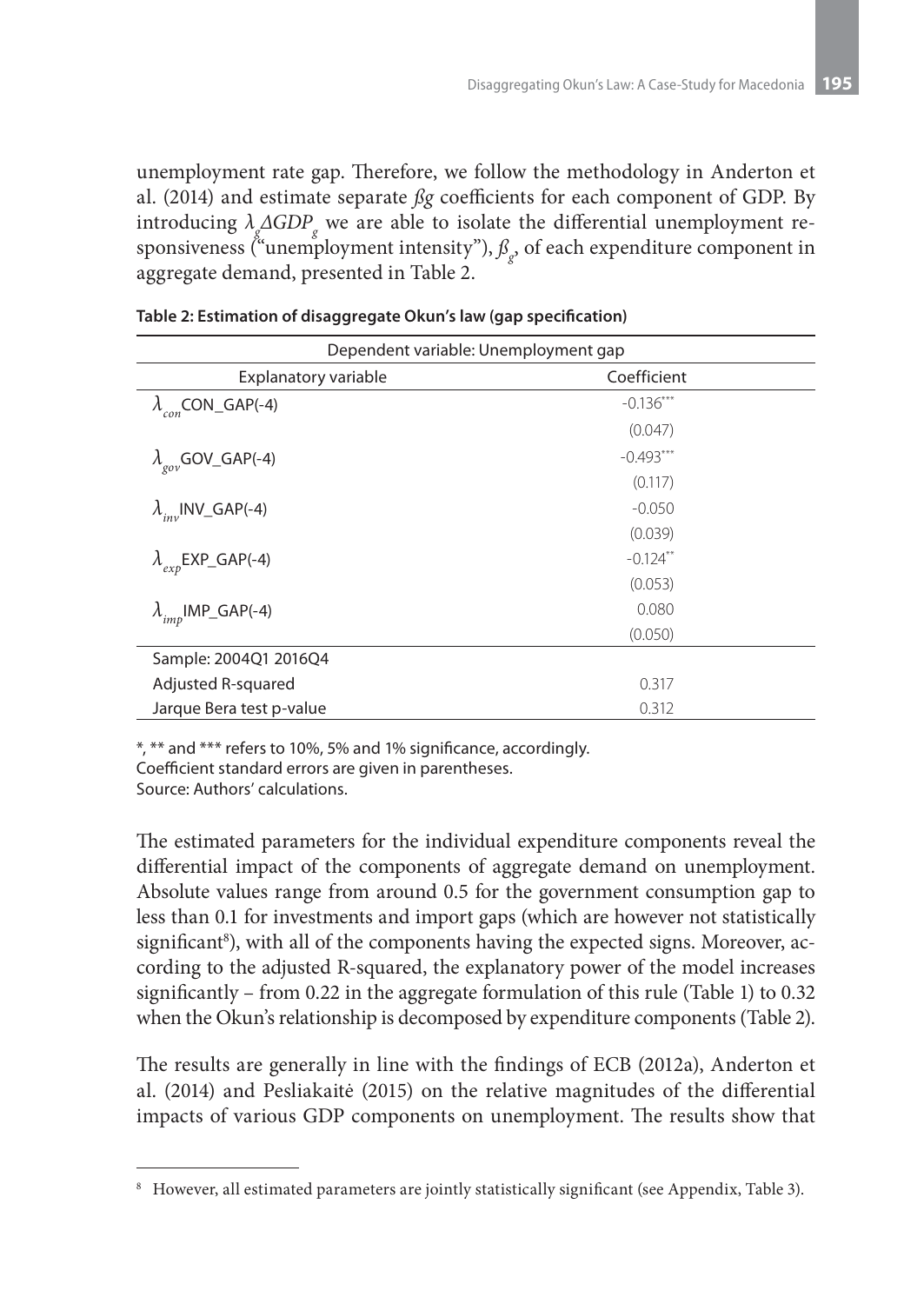unemployment is most sensitive to the domestic demand components of output, while foreign trade components have a lower impact on the unemployment rate. Consequently, a decrease in labour-intensive domestic demand will have a considerably larger negative effect on employment than an equivalent decrease in capital-intensive exports.

Table 3 presents differential component elasticities, which are the unemployment intensities multiplied by the individual weights of the expenditure components<sup>9</sup>. The sum of the elasticities of all output components is -0.19, which is broadly in line with the estimated aggregate Okun's coefficient presented in Table 1, thus indicating the robustness of this extension. One key finding is that unemployment is most responsive to changes in the consumption component of output, to the extent that a 1 percentage point decrease in the private consumption gap increases next-year's unemployment rate gap by 0.1 percentage points. The absolute magnitude of the elasticity of the other components ranges from 0.01 to 0.07, confirming that changes in domestic demand have by far the greatest impact on unemployment developments. Namely, the relatively higher unemployment intensities for consumption capture the labour-intensive nature of the services that represent a large quantity of consumer expenditures. On the other hand, around 70% of exports consist of goods, of which more than half is industry-related exports. By their nature, manufactures tend to have higher productivity and be relatively less labour intensive than services. Furthermore, the Macedonian exports of goods have very high import contents, hence the value added output and labour intensity of a given increase in exports are expected to be relatively lower than for the domestic demand components, which corroborates with Anderton et al. (2014).

| gaps                      | Unemployment<br>intensities ( $\beta$ <sub>a</sub> ) | Average weight<br>$(\lambda_{\rm q})$ | Component elasticity<br>$(\beta_g \lambda_g)$ |
|---------------------------|------------------------------------------------------|---------------------------------------|-----------------------------------------------|
| Consumption               | $-0.136$                                             | 0.756                                 | $-0.10$                                       |
| Government<br>expenditure | $-0.469$                                             | 0.158                                 | $-0.07$                                       |
| Investment                | $-0.050$                                             | 0.260                                 | $-0.01$                                       |
| Export                    | $-0.124$                                             | 0.410                                 | $-0.05$                                       |
| Import                    | 0.080                                                | 0.583                                 | 0.05                                          |
| Total                     |                                                      |                                       | $-0.19$                                       |
| GDP                       |                                                      |                                       | $-0.18$                                       |

| Table 3: Component elasticities, averages 2004 Q1-2016 Q4 |  |
|-----------------------------------------------------------|--|
|-----------------------------------------------------------|--|

<sup>&</sup>lt;sup>9</sup> The weights of each component,  $\lambda_{\rm g}$ , refer to the whole period averages (2004 Q1-2016 Q4).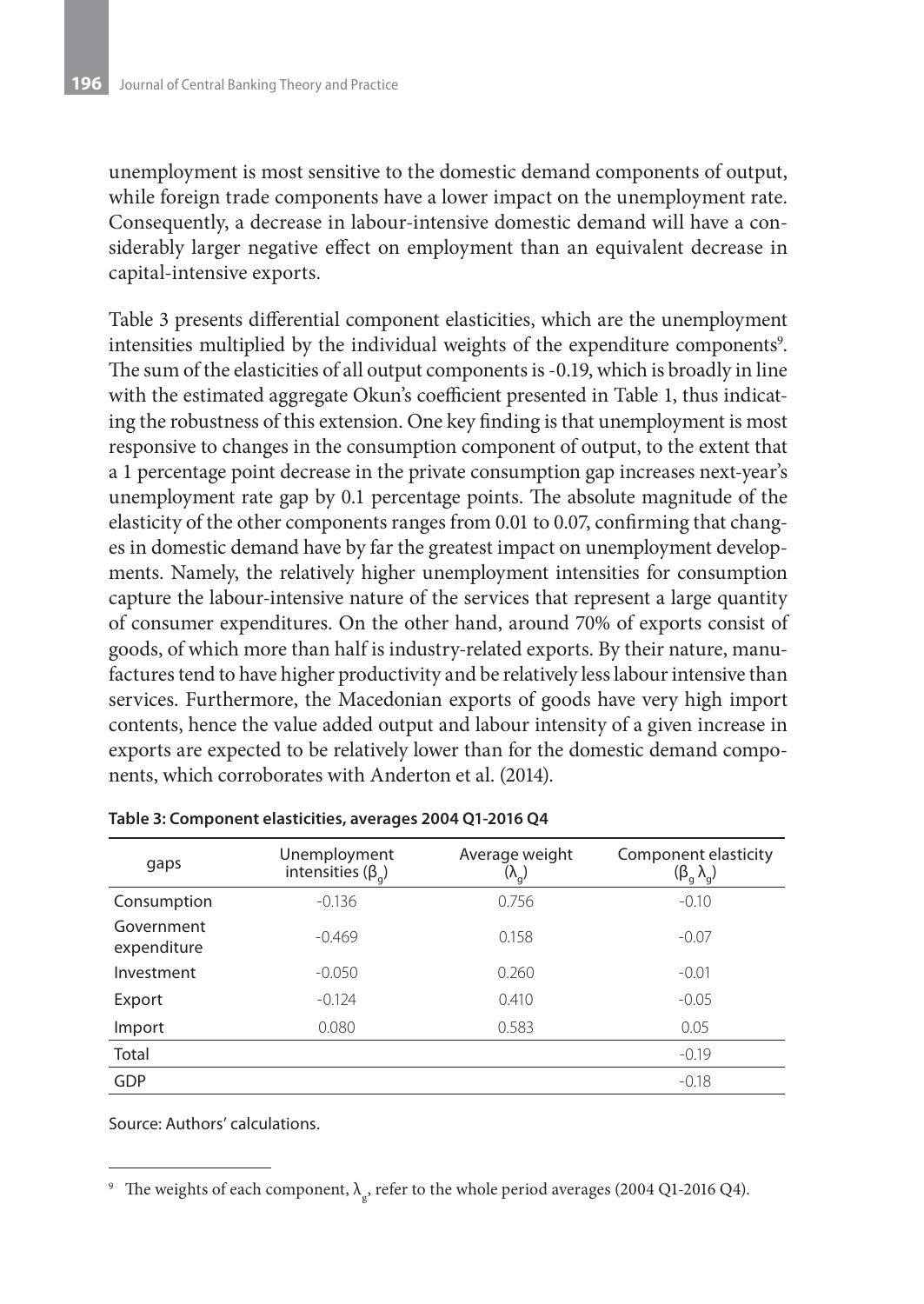#### **5.2. Robustness checks**

In this section we report several checks carried out in order to evaluate the robustness of the empirical findings, summarized in Table 4. The first two columns of Table 4 refer to the results from our benchmark specifications with gaps (aggregate and disaggregate approach). Columns 3 and 4 show the results of the introduction of dynamics into the gap version of Okun's law. The remaining columns show results associated with the difference version of Okun's law.

| dependent variable                      | Unemployment gap |             |            | Unemployment rate annual change |             |             |               |            |
|-----------------------------------------|------------------|-------------|------------|---------------------------------|-------------|-------------|---------------|------------|
| explanatory variables/1                 | (1)              | (2)         | (3)        | (4)                             | (5)         | (6)         | (7)           | (8)        |
| $GDP(-4)$                               | $-0.176***$      |             | $-0.031$   |                                 | $-0.094**$  |             | $-0.034$      |            |
|                                         | (0.043)          |             | (0.035)    |                                 | (0.042)     |             | (0.031)       |            |
| $\lambda_{con}$ CON(-4)                 |                  | $-0.136***$ |            | $-0.027$                        |             | $-0.064$    |               | 0.007      |
|                                         |                  | (0.047)     |            | (0.040)                         |             | (0.047)     |               | (0.034)    |
| $\lambda_{\text{gov}}$ GOV(-4)          |                  | $-0.493***$ |            | $-0.047$                        |             | $-0.235*$   |               | 0.125      |
|                                         |                  | (0.117)     |            | (0.112)                         |             | (0.128)     |               | (0.102)    |
| $\lambda_{inv}$ INV(-4)                 |                  | $-0.050$    |            | $-0.026$                        |             | $-0.057$    |               | $-0.027$   |
|                                         |                  | (0.039)     |            | (0.030)                         |             | (0.041)     |               | (0.029)    |
| $\lambda$ <sub>exp</sub> EXP(-4)        |                  | $-0.124**$  |            | $-0.049$                        |             | $-0.105$ *  |               | $-0.029$   |
|                                         |                  | (0.053)     |            | (0.042)                         |             | (0.061)     |               | (0.044)    |
| $\lambda$ <sub>imp</sub> IMP(-4)        |                  | 0.080       |            | 0.029                           |             | 0,092       |               | 0.032      |
|                                         |                  | (0.050)     |            | (0.038)                         |             | (0.059)     |               | (0.042)    |
| $UNEMP(-1)$                             |                  |             | $0.668***$ | $0.655***$                      |             |             | $0.568***$    | $0.652***$ |
|                                         |                  |             | (0.088)    | (0.108)                         |             |             | (0.081)       | (0.092)    |
| Constant                                |                  |             |            |                                 | $-0.674***$ | $-0.694***$ | $-0.386^{**}$ | $-0.424**$ |
|                                         |                  |             |            |                                 | (0.210)     | (0.236)     | (0.155)       | (0.168)    |
| Sample: 2004Q1 2016Q4 (52 observations) |                  |             |            |                                 |             |             |               |            |
| Diagnostic tests:                       |                  |             |            |                                 |             |             |               |            |
| Adjusted R-squared                      | 0.223            | 0.317       | 0.634      | 0.612                           | 0.072       | 0.007       | 0.530         | 0.519      |
| F-statistic                             |                  |             |            |                                 | 4.964       | 1.075       | 29.769        | 10.165     |
| Prob(F-statistic)                       |                  |             |            |                                 | 0.030       | 0.387       | 0.000         | 0.000      |
| Jarque Bera p-value                     | 0.064            | 0.312       | 0.000      | 0.000                           | 0.327       | 0.604       | 0.226         | 0.205      |

**Table 4: Okun's Law estimates under aggregate and disaggregated approaches**

\*, \*\* and \*\*\* refers to 10%, 5% and 1% significance, accordingly.

Coefficients standard errors are given in parentheses.

1/ UNEMP always reflects the quantitative expression of the unemployment rate as a dependent variable.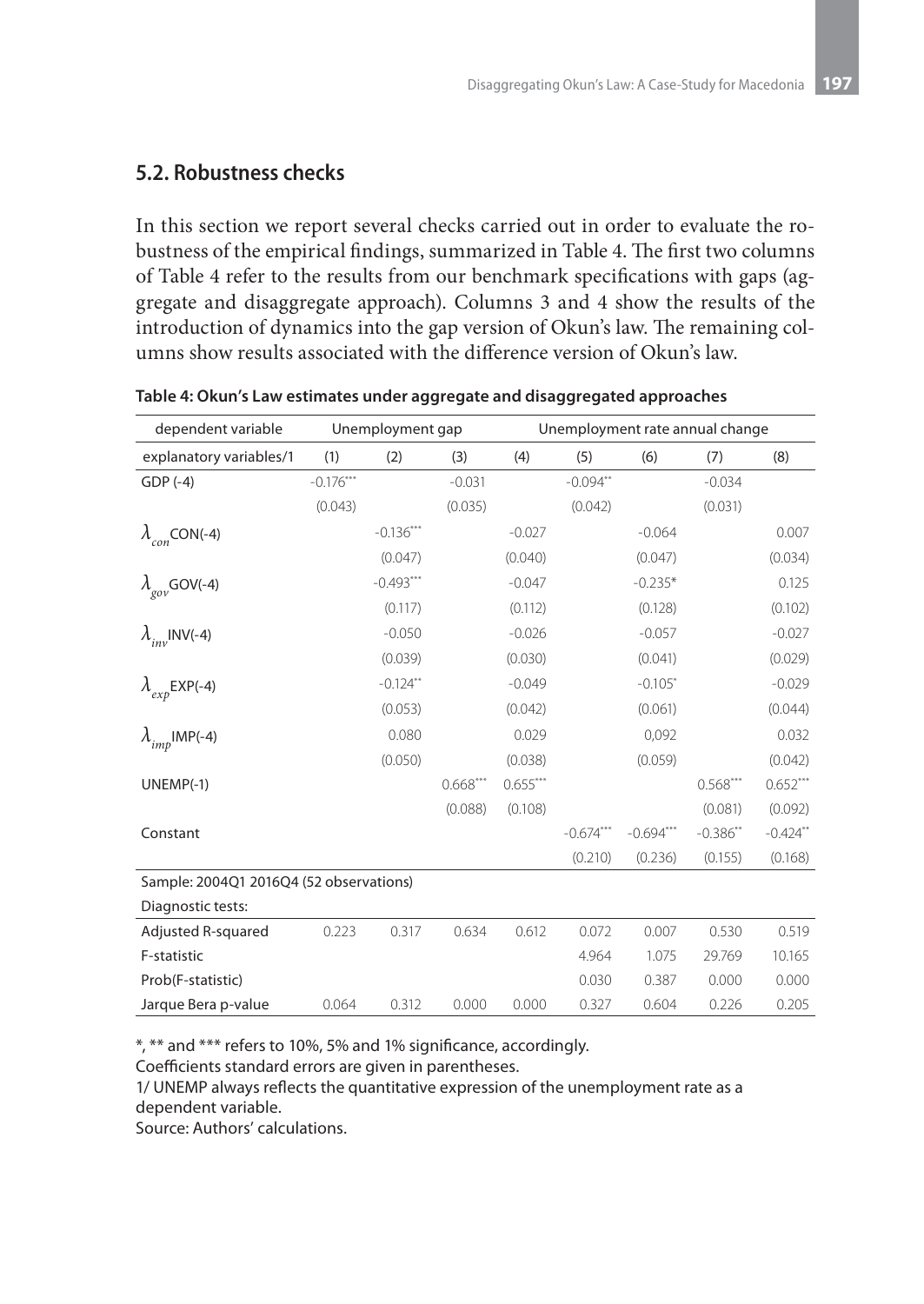To this end, in order to evaluate the robustness of our benchmark specifications (column 1 and 2), we estimate their dynamic counterparts, by adding a lagged term of the dependent variable, i.e. a lag of the unemployment rate gap (columns 3 and 4), thus broadly following Anderton et al. (2014).

The coefficient on the output gap in benchmark equation is –0.176; when lag is included, the Okun's coefficient becomes -0.031<sup>10</sup>, pointing to relatively high persistence of the unemployment rate gap, which ultimately signals a higher labour market rigidity<sup>11</sup> (which is broadly in line with expectations). Apart from the evidence given by Okun's coefficient, the low volatility of the unemployment rate cycle itself (Figure 2) appears to be another indication of the rigidity of the labour market.

Turning to the parameters of the different expenditure components (column 4), the introduction of a lagged dependent variable makes all of the individual parameters statistically insignificant<sup>12</sup>. The dynamic specifications (column 3 and 4) basically correct for omitted effects of past unemployment rate gap on its contemporaneous value. However, a main drawback of the dynamic specifications compared to the benchmark models is that they are not as easy to interpret as their static counterparts (adding complexity is generally perceived as an undesirable feature for a rule of thumb).

However, the relative magnitudes of the long-run coefficients are similar to those reported in the respective benchmark estimations (column 2 in Table 4, in the Appendix $)^{13}$ .

<sup>&</sup>lt;sup>10</sup> The Wald test for the specification in column 3 implies that the coefficients are jointly statistically significant. In particular, we test the null hypothesis that all coefficients are jointly equal to zero  $(C(1)=C(2)=0)$ , against the alternative that the estimated coefficients are jointly significantly different from zero. The probability value ( $p=0.0$ ) of the F-statistics ( $F(2,50)=46.93$ ) shows that the null hypothesis is rejected in favour of the alternative hypothesis.

 $11$  This implies to relatively high costs of employment adjustment, which in turn means that firms accommodate short-run output fluctuations in other ways: they adjust the number of hours per worker and the workloads (which produces procyclical movements in measured labour productivity).

 $12$  However, the F-test of overall significance implies that the coefficients are jointly not all equal to zero. In particular, we test the null hypothesis that all coefficients are jointly equal to zero  $(C(1)=C(2)=C(3)=C(4)=C(5)=C(6)=0)$  against the alternative that the estimated coefficients are jointly significantly different from zero. The probability value  $(p=0.0)$  of the F-statistics,  $(F(6,46)=14.96)$  shows that the null hypothesis is rejected in favour of the alternative hypothesis.

<sup>&</sup>lt;sup>13</sup> The long-run response of unemployment gap to changes in output gap and its components are derived through normalization based on coefficient on lagged unemployment rate gap.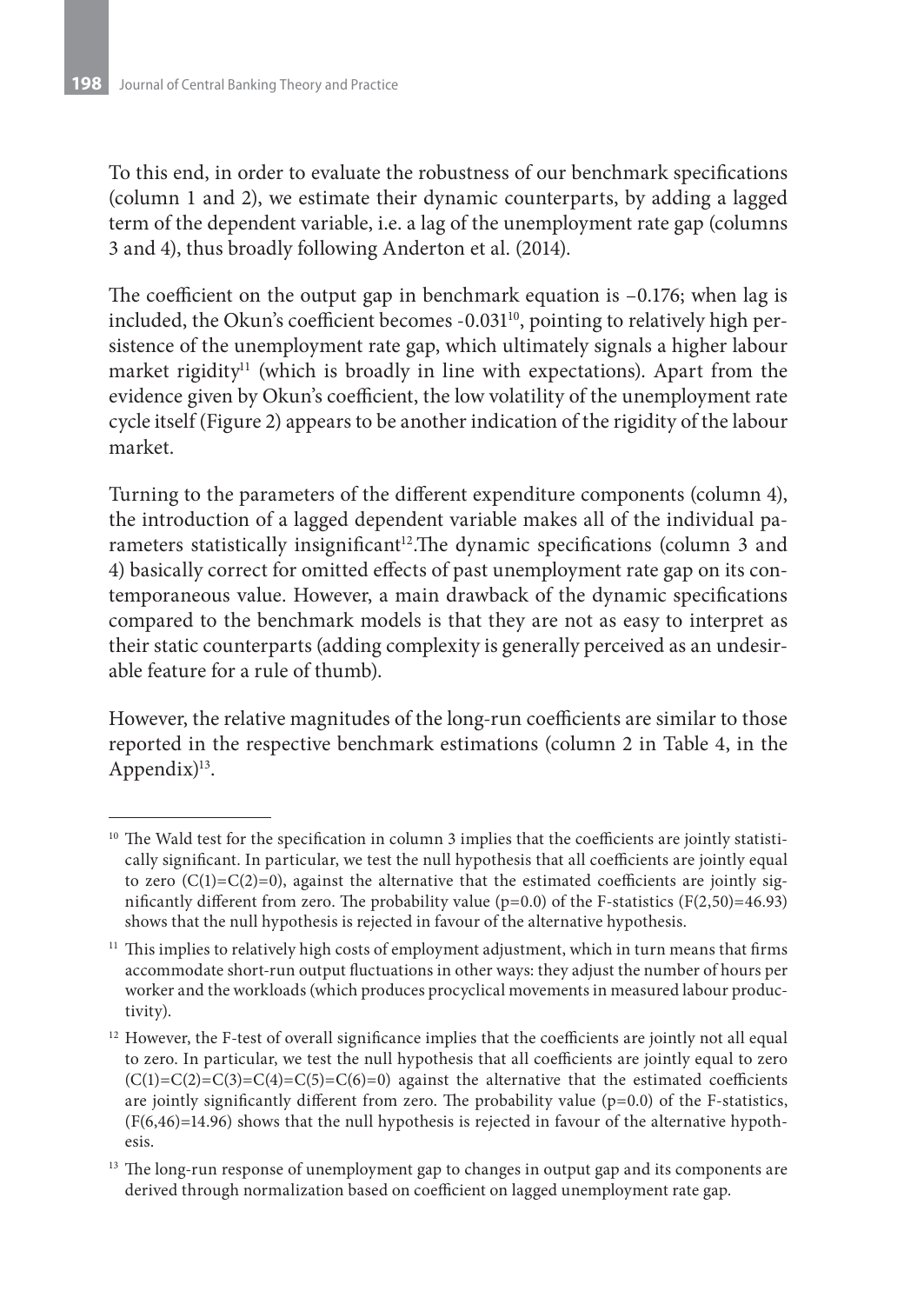At this point we shift our focus toward the difference version of Okun's law. This specification avoids strong and sometimes controversial assumptions regarding the definition and computation of potential output and full employment. Instead of first differencing14, we follow the approach of Anderton et al. (2014) and ECB (2012a, 2012b) and thus use annual growth rates of the variables. Further, the finally employed specification relies on the fourth lag of output growth instead of the contemporaneous one, meaning that we again do not digress from the previously identified country specific labour-market regularity. This is in line with IMF (2013), which concludes that unemployment and economic activity are rather de-linked when contemporaneous changes are analysed.

The estimation results show that Okun's law in difference form (column 5 and 6) may not be as reliable as the gap specification suggests. In particular, first point of concern is the low regressions fit (adjusted R-squared). In addition, the joint dynamics of the mean and the slope coefficients in the disaggregated form are not statistically significant (F-statistics is insignificant). Moreover, the ratio "-a/b" (Annual growth in the unemployment rate  $= a + b^{*}$ (Annual real output *growth(-4)*) in column 5, which gives the annual rate of output growth registered a year before consistent with a stable annual change in unemployment rate, or how quickly the economy would typically need to grow a year before to maintain an unchanged level of unemployment rate in the current period, analysed on annual basis, is negative, making this particular specification of Okun's law counterintuitive.

For the sake of completeness, we have estimated a dynamic version of the difference specification of the Okun's law as well (columns 7 and 8). The main concern related to the specification in column 8, is linked to the inadequate sign of some of the domestic demand components. Having in mind that the disaggregated version is practically augmented standard Okun's relationship based upon an accounting approximation which decomposes changes in aggregate GDP into changes of its constituent expenditure components, we find it unjustifiable to use the aggregate counterpart of this specification as well (column 7), because ultimately the conclusions drawn from this pair of specifications should converge.

To sum up, after a bunch of rigorous model validations, we find it legitimate to limit ourselves to using benchmark model specifications (column 1 and 2) for further analysis.

<sup>&</sup>lt;sup>14</sup> Equation in first difference with contemporaneous effect (Equation 2) was estimated as well. However the results show that the Okun's coefficient has an incorrect sign.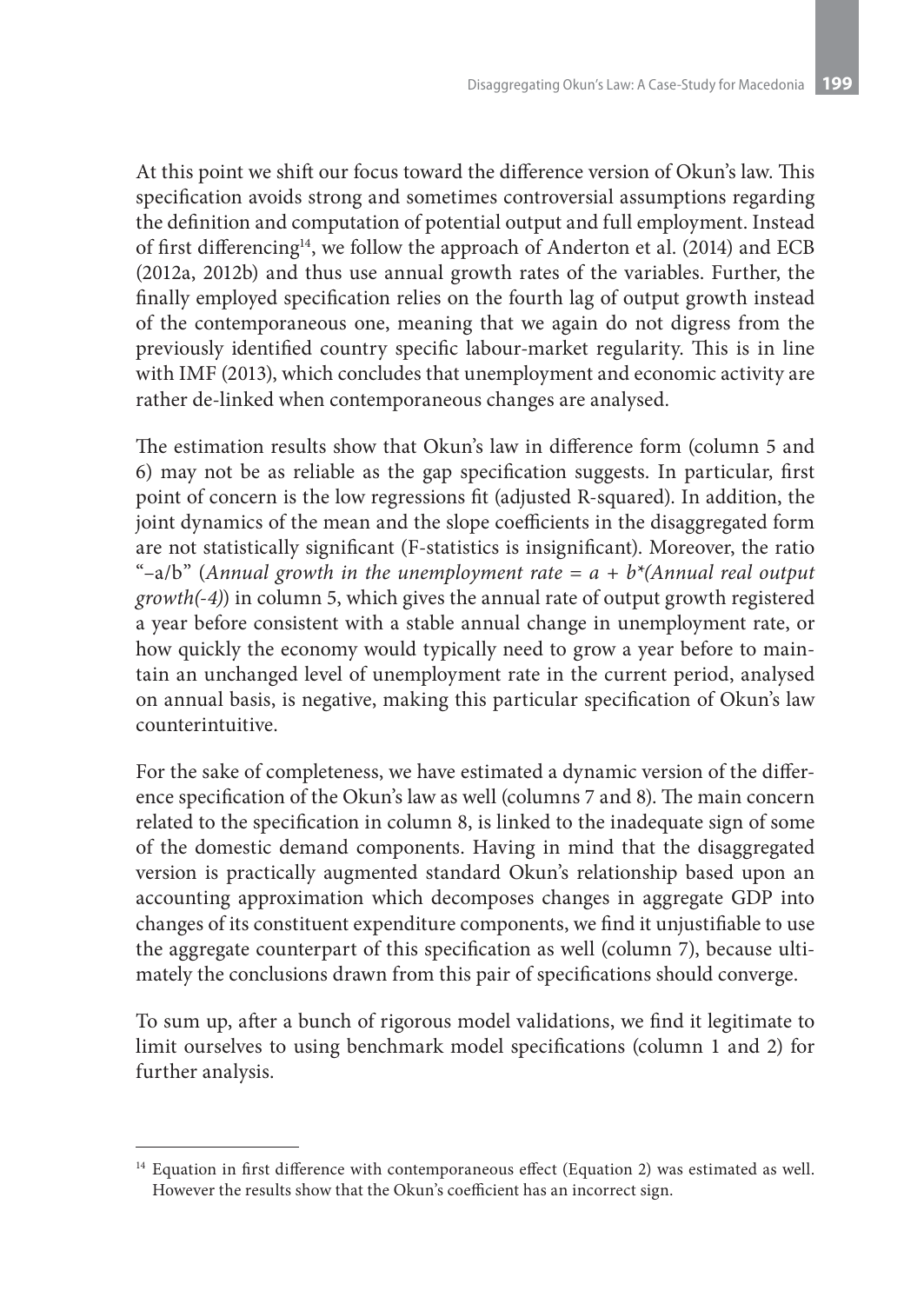### **5.3. Evaluating the potential forecast accuracy gain from the disaggregated Okun's law in gaps**

This section evaluates the extent to which the disaggregated approach enhances the forecasting performance over the aggregate Okun's "rule of thumb". Namely, very often policymakers use Okun's law as a real-time rule of thumb to assess conditions in the labour markets. Consequently, it would be useful to set up a framework for a comprehensive comparison of the aggregate and the disaggregate approach. Indeed, there is a possibility that the decomposition of Okun's relationship, which takes a fuller account of the differing reactions of unemployment rate gap to movements of the various expenditure components gaps, may significantly enhance the predictive accuracy.

To test our hypothesis directly we carry out an out-of-sample forecasting experiment for the last 16 quarters, spanning the period from 2013 Q2 to 2017 Q1, i.e. we run a horserace between these two models. To describe the losses associated with forecast errors, we have adopted a standard average loss function, i.e. the Root Mean Squared Error (RMSE), defined as:

$$
RMSE = \sqrt{\frac{\sum_{t=1}^{n} (y - \hat{y})^2}{n}}
$$
\n
$$
\tag{6}
$$

The model that has the smallest RMSE average losses in the out-of-sample forecasting simulation is then the superior forecasting approach.



**Figure 4: Ratios of the RMSE of up to four** 

We are interested in examining how the numerical values of the RMSE ratios would evolve if we would consider only the latest period (2015 Q1-2016 Q4). Figure 4 below summarizes the forecasting competition outcome via a comparison of the ratios of the RMSE from the disaggregated Okun's law in a gap form relative to the aggregate benchmark, with a value less than one indicating that the forecast from the disaggregated model outperforms the benchmark at the specified horizon. More precisely, the bars in Figure 4 are



 $t+2$ 

RMSE (2015 Q1 - 2016 Q4)

 $t + 3$ 

 $t + 4$ 

 $t+1$ 

 $0.4$  $0.3$  $0.2$  $0.1$  $0<sup>0</sup>$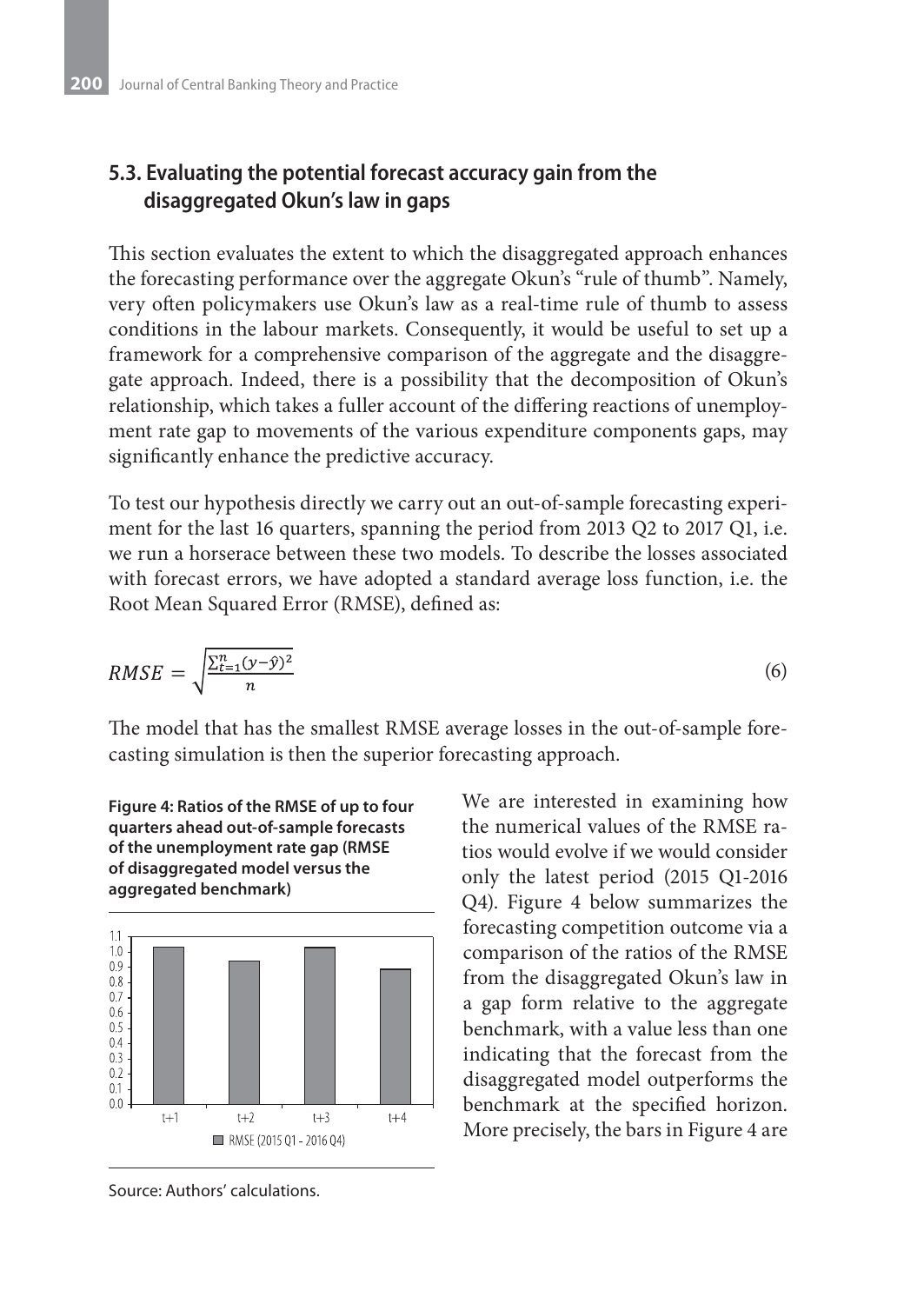actually ratios of the average RMSE from the disaggregated model relative to the aggregated benchmark.

As expected, the results confirm that, on average, the disaggregated version of the gap form of Okun's relationship produces more accurate forecasts as compared with the aggregate benchmark specification. Forecasting improvements relative to the aggregate benchmark are particularly visible for the second and the fourth period ahead. On average, the RMSE ratios show almost 2.6% greater forecast accuracy of the disaggregated approach relative to the aggregated benchmark up to 4 quarters ahead. In addition, the RMSE ratios vary only marginally across the different forecast horizons.

# **6. Conclusion**

This paper investigates Okun's law in Macedonia and should be useful for policymakers trying to support economic growth while at the same time trying to lower unemployment as one of the historically most important economic problems. It focuses on three key questions. First, is Okun's law a reliable and stable relationship in Macedonia? Second, what is the impact of the individual expenditure categories (consumption, investment, government expenditure, exports and imports) on changes in unemployment? And third, is the law a useful forecasting tool?

The evidence suggests that Okun's relationship regarding the responsiveness of the unemployment rate gap to changes in output gap (i.e. our benchmark model) has declined around mid-2013 and it has remained relatively stable ever since. This actually reflects the observed intensive job creation that the Macedonian economy experienced during this time span (i.e. decline in the unemployment rate that is quicker than its historical norm – a process which, due to its structural nature, reduced the equilibrium (potential) level of the unemployment rate). This probably reflects to a great extent the effects of structural reforms undertaken as a form of the government's response to the global financial crisis, and particularly to the subsequent European debt crisis. Namely, throughout the past several years, the Macedonian government's key policy statements dealing with a wide range of issues were related to the medium and long-term growth of the country, put forward to ensure employment-intensive growth prospects.

Moreover, our results indicate that the unemployment rate gap is mostly affected by changes in the domestic demand components, while movements in the foreign trade (export and import) expenditure gap have a significantly lower impact on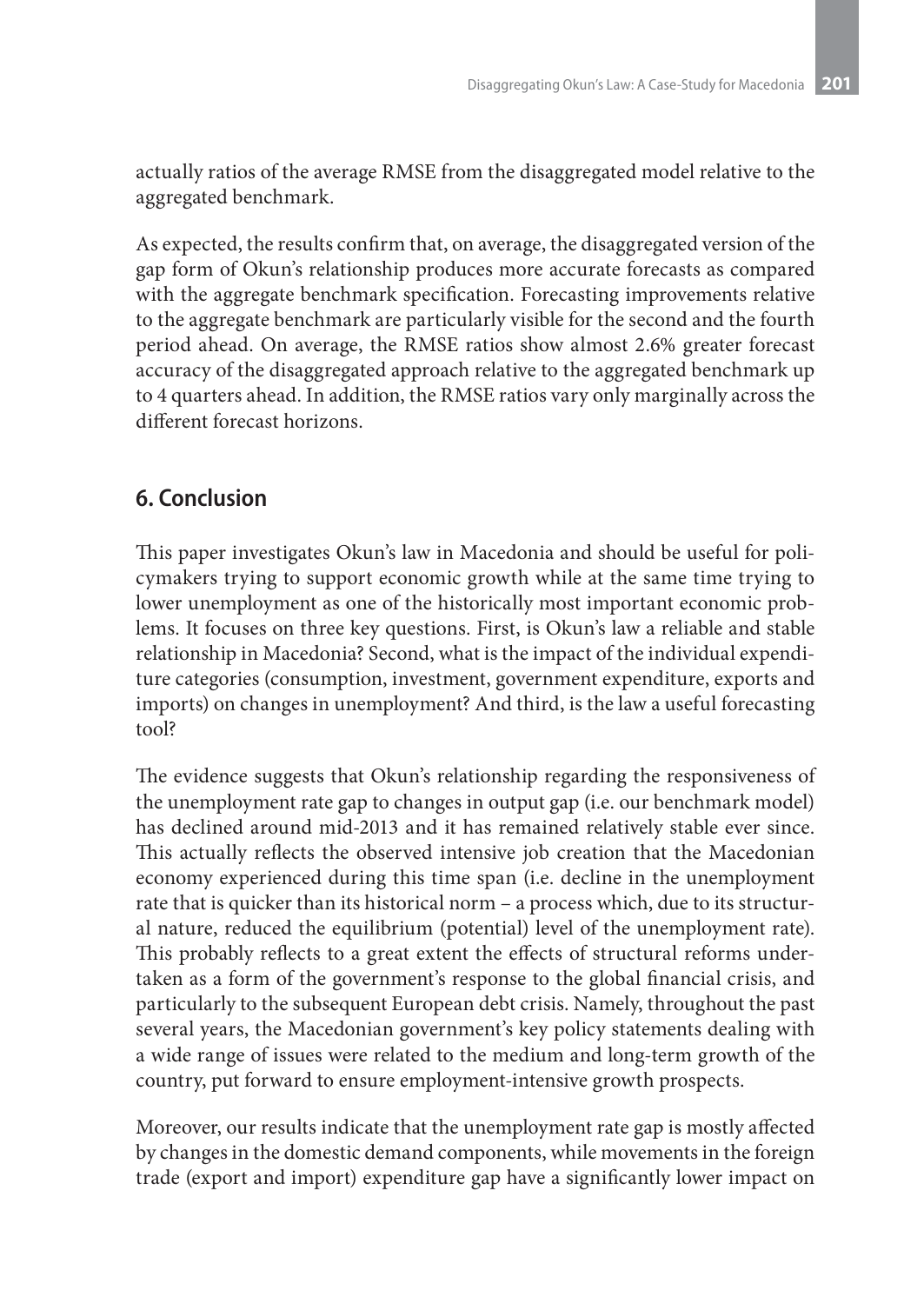the unemployment gap. The estimates of the relative magnitudes of the differential effects also seem sensible. In other words, the change in labour-intensive domestic demand will have a considerably larger effect on unemployment than an equivalent change in capital-intensive exports. In addition, the results show that, on average, the disaggregated version of Okun's relationship produces more accurate forecasts compared to the aggregate benchmark.

The empirically-driven estimates in this study should be relevant to policy-makers, as they try to further support the economic growth and the growth of employment. In addition, they might also help calibration choices. In particular, the coefficients that characterize these fundamental behaviours might be employed as an important input in the version of the MAKPAM model, which is the key block in the forecasting and policy analysis system of the central bank. Moreover, the coefficients derived from our benchmark model might be considered as prior means in some estimated DSGE model for Macedonia, like for instance the one described in Bašić Vasiljev (2018) on the case of Serbia, but with a labour-market extension.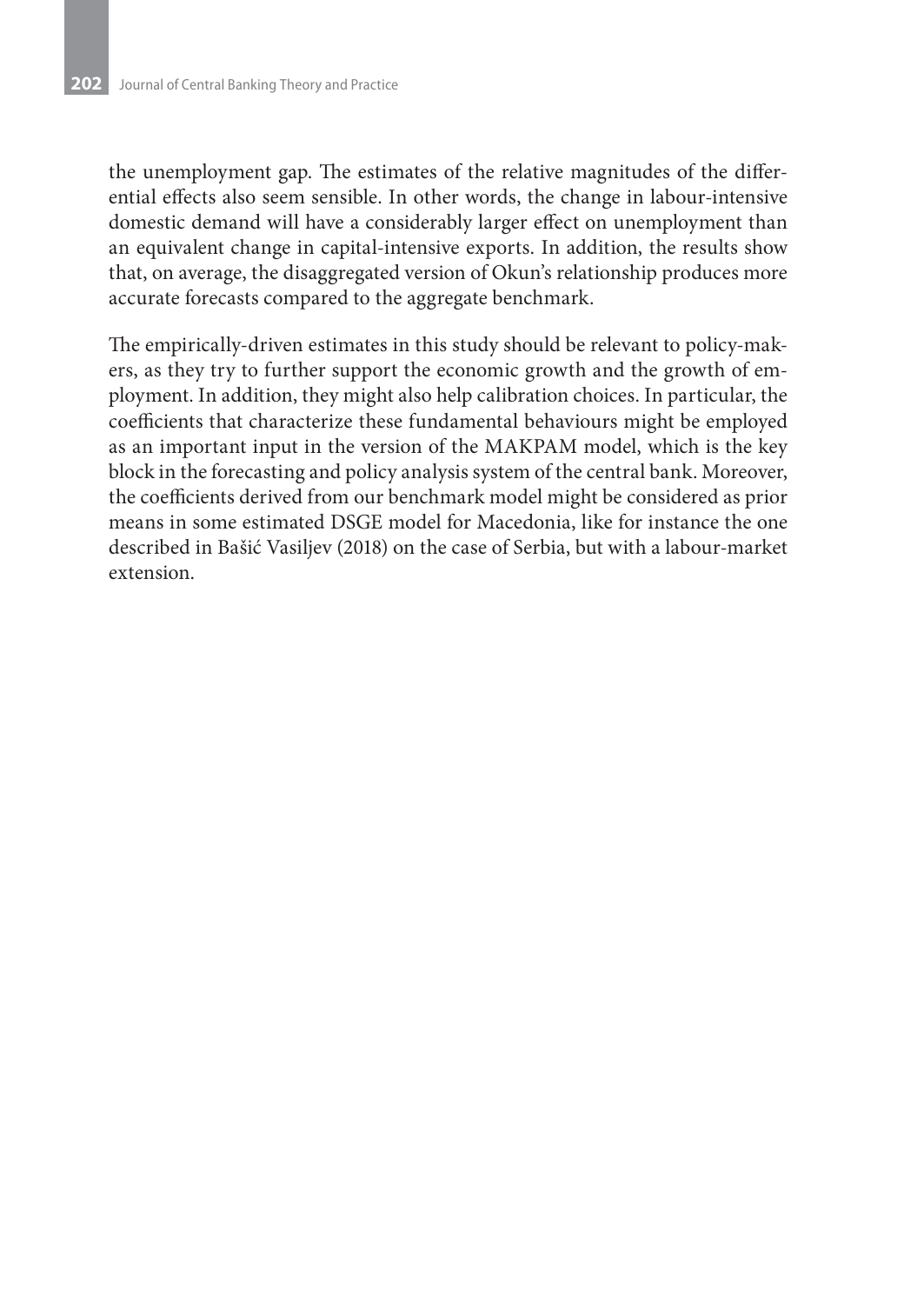### **References:**

- 1. Anderton, R., Aranki, T., Bonthuis, B. and Jarvis, V. (2014). Disaggregating Okun's Law: Decomposing the Impact of the Expenditure Components of GDP on Euro Area Unemployment. ECB Working Paper No. 1747.
- 2. Ball, L., Leigh, D. and Loungani, P. (2013). Okun's Law: Fit at Fifty. IMF Working Paper WP/13/10.
- 3. Bašić Vasiljev, T. (2018). Estimated DSGE Model for Monetary and Fiscal Policy Coordination Analysis – The Case of Serbia. *Journal of Central Banking Theory and Practice*, 2018, 1, pp. 145-173.
- 4. Daly, M. C., Fernald, J., Jordà O. and Nechio, F. (2014). Interpreting Deviations from Okun's Law. Federal Reserve Bank of San Francisco, FRBSF *Economic Letter* 2014-12, April 21, 2014.
- 5. Ebeke, C. and Everaert, G. (2014). Unemployment and Structural Unemployment in the Baltics. IMF Working Paper WP/14/153.
- 6. ECB. (2012a). Euro Area Labour Markets and the Crisis. ECB Structural Issues Report, October 2012.
- 7. ECB. (2012b). "Recent Developments in the Okun Relationship in the Euro Area". ECB Monthly Bulletin, July 2012, Box 3.
- 8. Hlédik, T., Bojceva Terzijan S., Jovanovic B. and Kabashi R. (2016). Overview of the Macedonian Policy Analysis Model (MAKPAM). National bank of the Republic of Macedonia Working Paper.
- 9. IMF. (2010). "Unemployment Dynamics in Recessions and Recoveries: Okun's law and Beyond". *World Economic Outlook*, April 2010, Chapter 3.
- 10. IMF. (2012). "Jobs and Growth: Can't Have One without the Other?". World Economic Outlook, October 2012, Chapter 4, Box 4.1.
- 11. IMF. (2013). Will Structural Transformation Allow Labor Market Convergence? *Republic of Macedonia: Selected Issues Paper, IMF Country Report* No. 13/179, pp. 3-15.
- 12. Knotek, E.S. (2007). How Useful Is Okun's Law? Federal Reserve Bank of Kansas City, *Economic Review,* Fourth Quarter 2007, pp. 73-103.
- 13. Kovtun, D., Cirkel, A. M., Murgasova Z., Smith, D. and Tambunlertchai, S. (2014). Boosting Job Growth in the Western Balkans. IMF Working Paper WP/14/16.
- 14. McKinsey Global Institute. (2011). An Economy That Works: Job Creation and America's Future. June 2011 Report.
- 15. Okun, A.M. (1962). Potential GNP: Its Measurement and Significance. *Proceedings of the Business and Economics Statistics Section of the American Statistical Association*, pp. 98–104.
- 16. Owyang, T.M. and Sekhposyan, T. (2012). Okun's Law over the Business Cycle: Was the Great Recession All That Different? Federal Reserve Bank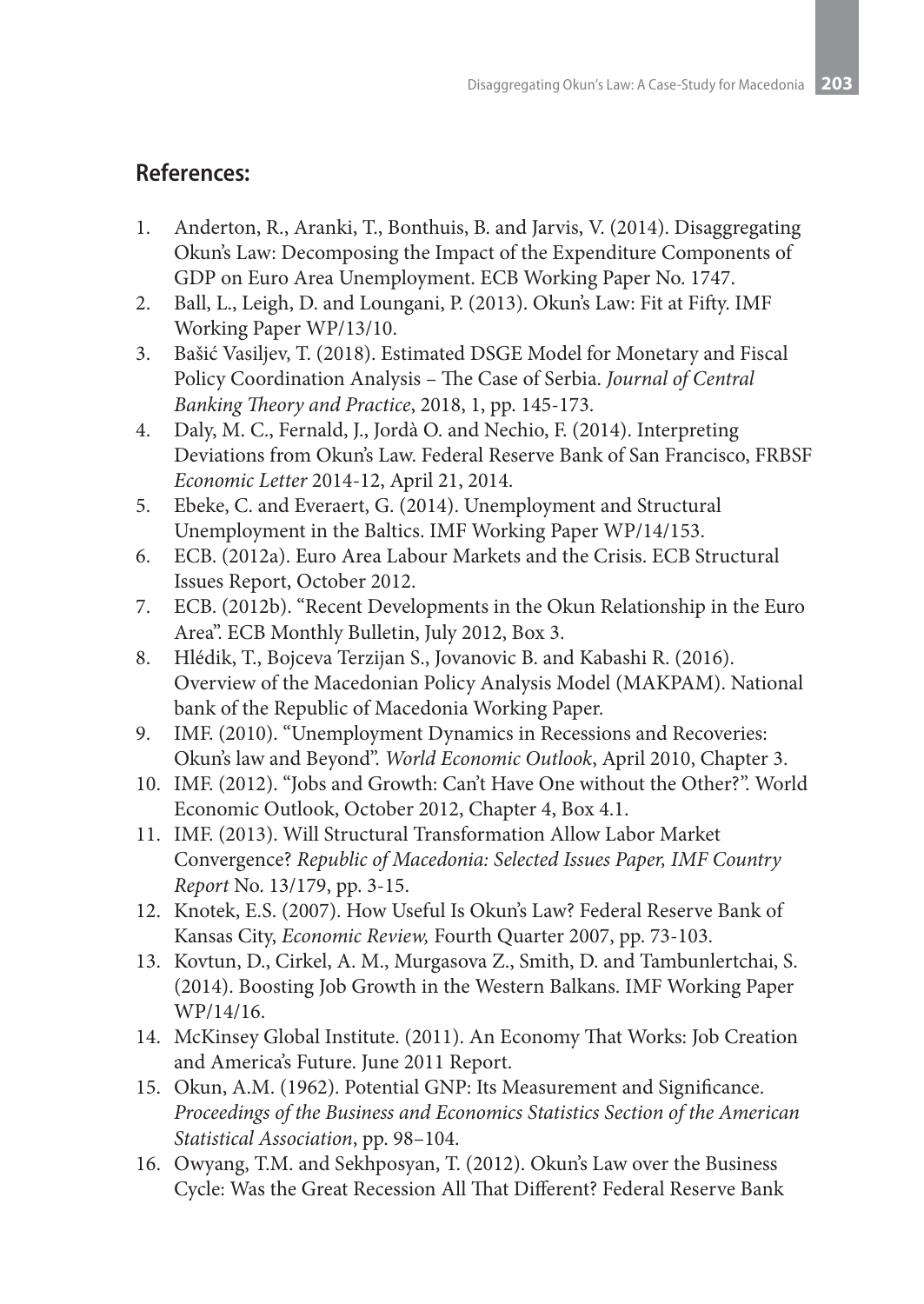of St. Louis, *Federal Reserve Bank of St. Louis Review*, September/October 2012, 94(5), pp. 399-418.

- 17. Pesliakaitė, J. (2015). The Impact of GDP Structure on the Stability of Okun's Law in Lithuania. *Bank of Lithuania Academic Journal "Monetary Studies"* 2015/2, pp.88-94.
- 18. Petkov, B. (2008). The Labour Market and Output in the UK Does Okun's Law Still Stand? Bulgarian National Bank Discussion Paper DP/69/2008.
- 19. Petrovska, M., Krstevska, A., and Naumovski, N. (2016). Forecasting Macedonian Business Cycle Turning Points Using Qual Var Model. *Journal of Central Banking Theory and Practice*, 2016, 3, pp. 61-78.
- 20. Poghosyan, K. (2016). A Comparison of Different Short-Term Macroeconomic Forecasting Models: Evidence from Armenia. *Journal of Central Banking Theory and Practice*, 2016, 2, pp. 81-99.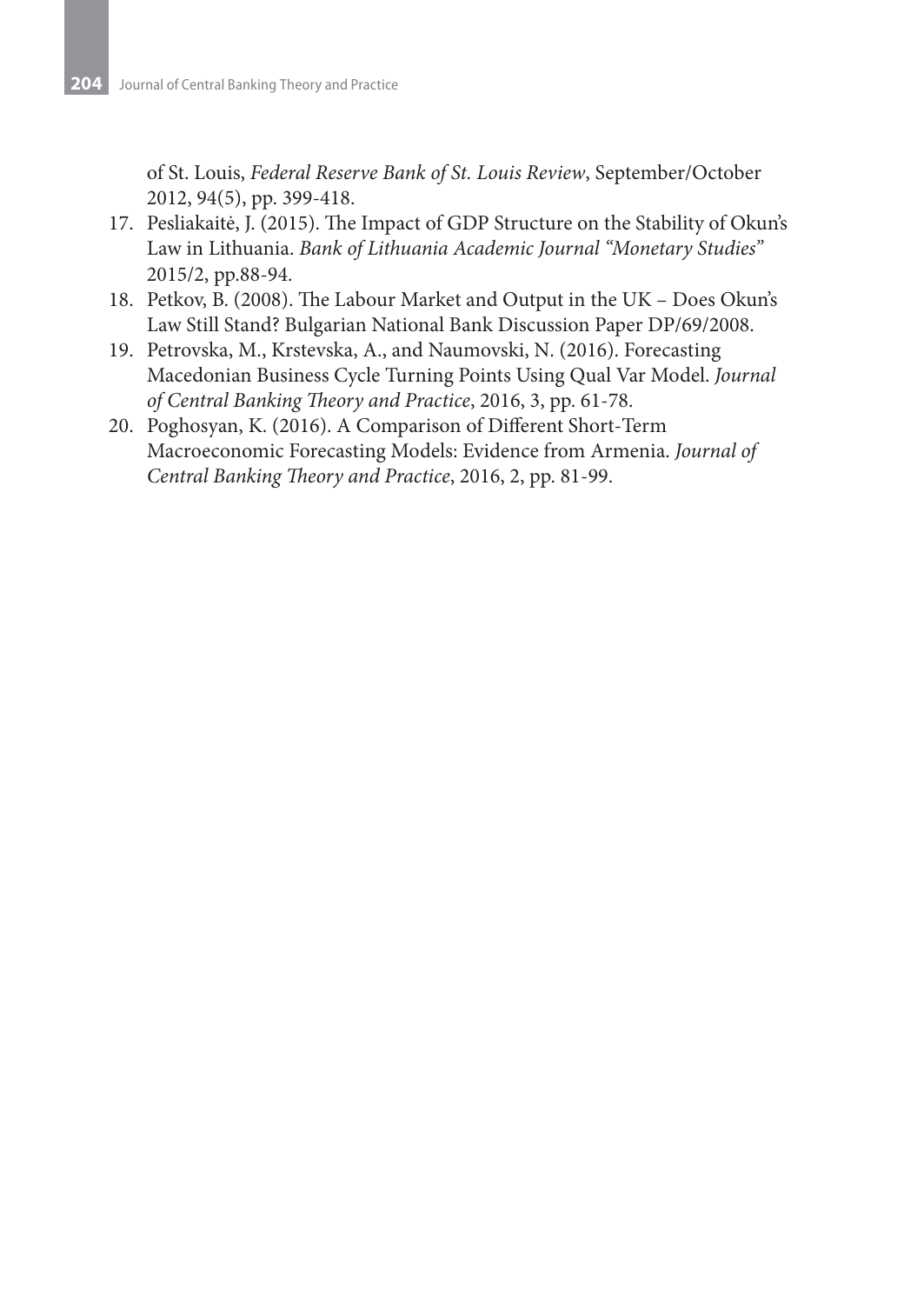# **APPENDIX**

#### **Table 1: Correlation matrix**

| a) Gaps                                                   |  |         |         |       |         |         |
|-----------------------------------------------------------|--|---------|---------|-------|---------|---------|
| correlation coeff.<br><b>GDP GAP</b><br>(2004 Q1-2016 Q4) |  |         |         |       |         |         |
|                                                           |  |         | t-1     | t-2   | $t - 3$ | t-4     |
| U GAP                                                     |  | $-0.17$ | $-0.17$ | -0.34 | $-0.49$ | $-0.50$ |

| b) Annual changes                                      |  |      |     |      |         |       |
|--------------------------------------------------------|--|------|-----|------|---------|-------|
| correlation coeff.<br>GDP 4GROWTH<br>(2004 Q1-2016 Q4) |  |      |     |      |         |       |
|                                                        |  |      | t-1 | t-2  | $t - 3$ | t-4   |
| U 4CHANGE                                              |  | O 14 | 018 | 0.03 | $-0.19$ | -0.30 |

Source: Authors' calculations.

#### **Table 2: ADF test for stationarity**

|                        |         | level | annual change |      |
|------------------------|---------|-------|---------------|------|
| series                 | t-stat  | prob  | t-stat        | prob |
| Unemployment rate      | $-1.84$ | 0.67  | $-2.69$       | 0.01 |
| GDP                    | $-3.62$ | 0.04  | $-3.45$       | 0.00 |
| Private consumption    | $-2.22$ | 0.47  | $-3.38$       | 0.00 |
| Government consumption | $-3.89$ | 0.02  | $-3.69$       | 0.00 |
| Investment             | $-7.26$ | 0.00  | $-6.35$       | 0.00 |
| Export                 | $-1.72$ | 0.73  | $-3.14$       | 0.00 |
| Import                 | $-2.51$ | 0.32  | $-2.76$       | 0.01 |
| Unemployment rate gap  | $-3.94$ | 0.00  |               |      |
| GDP gap                | $-5.13$ | 0.00  |               |      |
| Private cons gap       | $-4.05$ | 0.00  |               |      |
| Government cons gap    | $-3.90$ | 0.00  |               |      |
| Investment gap         | $-7.86$ | 0.00  |               |      |
| Export gap             | $-3.38$ | 0.00  |               |      |
| Import gap             | $-6.06$ | 0.00  |               |      |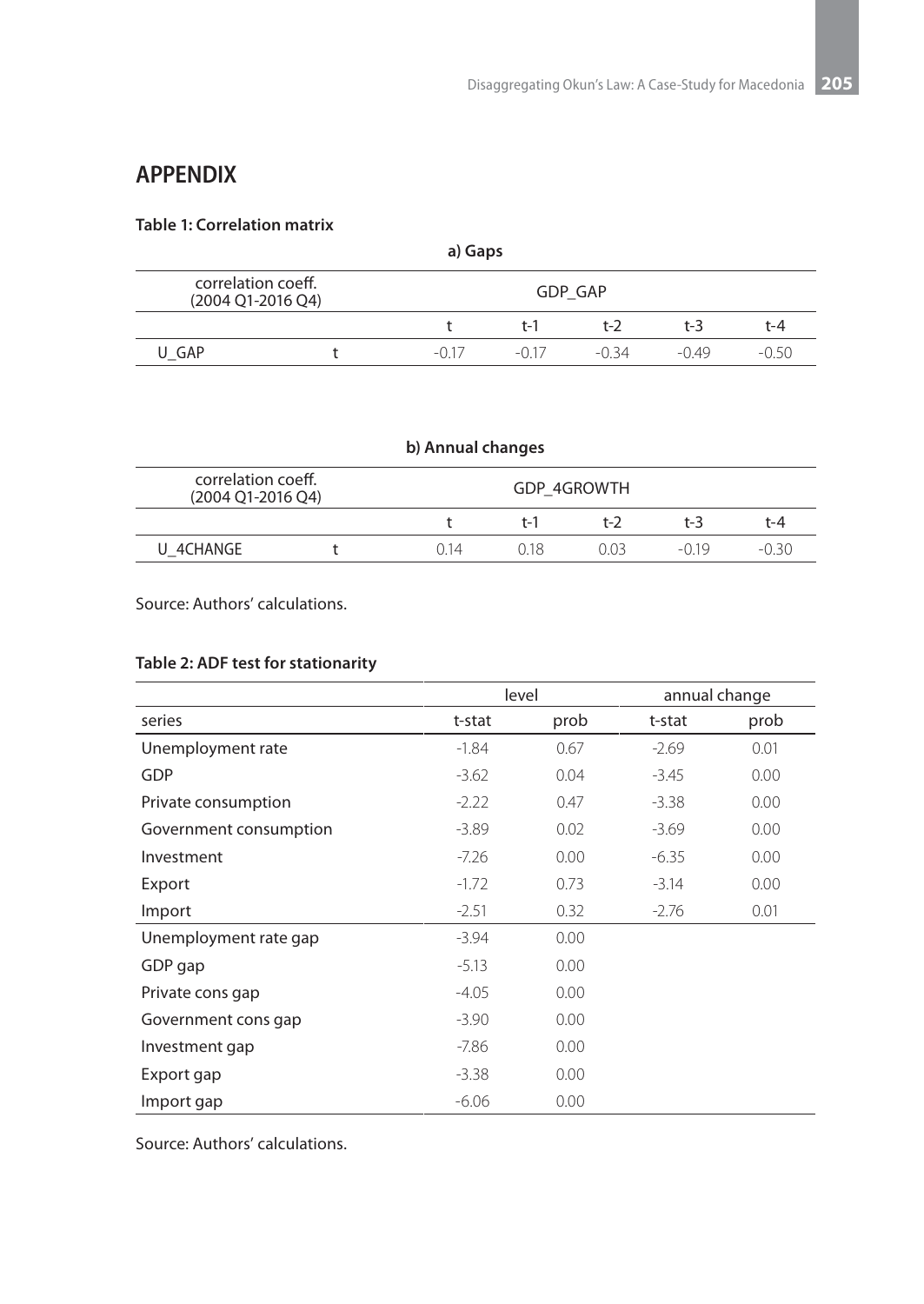#### **Table 3: Coefficients' restriction test**

| Wald Test:                                    |       |        |             |  |  |
|-----------------------------------------------|-------|--------|-------------|--|--|
| Null Hypothesis: $C(1)=C(2)=C(3)=C(4)=C(5)=0$ |       |        |             |  |  |
| <b>Test Statistic</b>                         | Value | df     | Probability |  |  |
| F-statistic                                   | 6.018 | (5.47) | 0.000       |  |  |
| Chi-square                                    | 30091 |        | 0.000       |  |  |
| Restrictions are linear in coefficients.      |       |        |             |  |  |

Source: Authors' calculations.

| dependent variable          |          | Unemployment gap |
|-----------------------------|----------|------------------|
| explanatory variables       | (1)      | (2)              |
| $GDP(-4)$                   | $-0.094$ |                  |
| $\lambda_{con}$ CON(-4)     |          | $-0.078$         |
| $\lambda_{\rm gov}$ GOV(-4) |          | $-0.136$         |
| $\lambda_{inv}$ INV(-4)     |          | $-0.075$         |
| $\lambda_{exp}$ EXP(-4)     |          | $-0.141$         |
| $\lambda_{imp}$ IMP(-4)     |          | 0.083            |

#### **Table 4: Calculated long term coefficients**